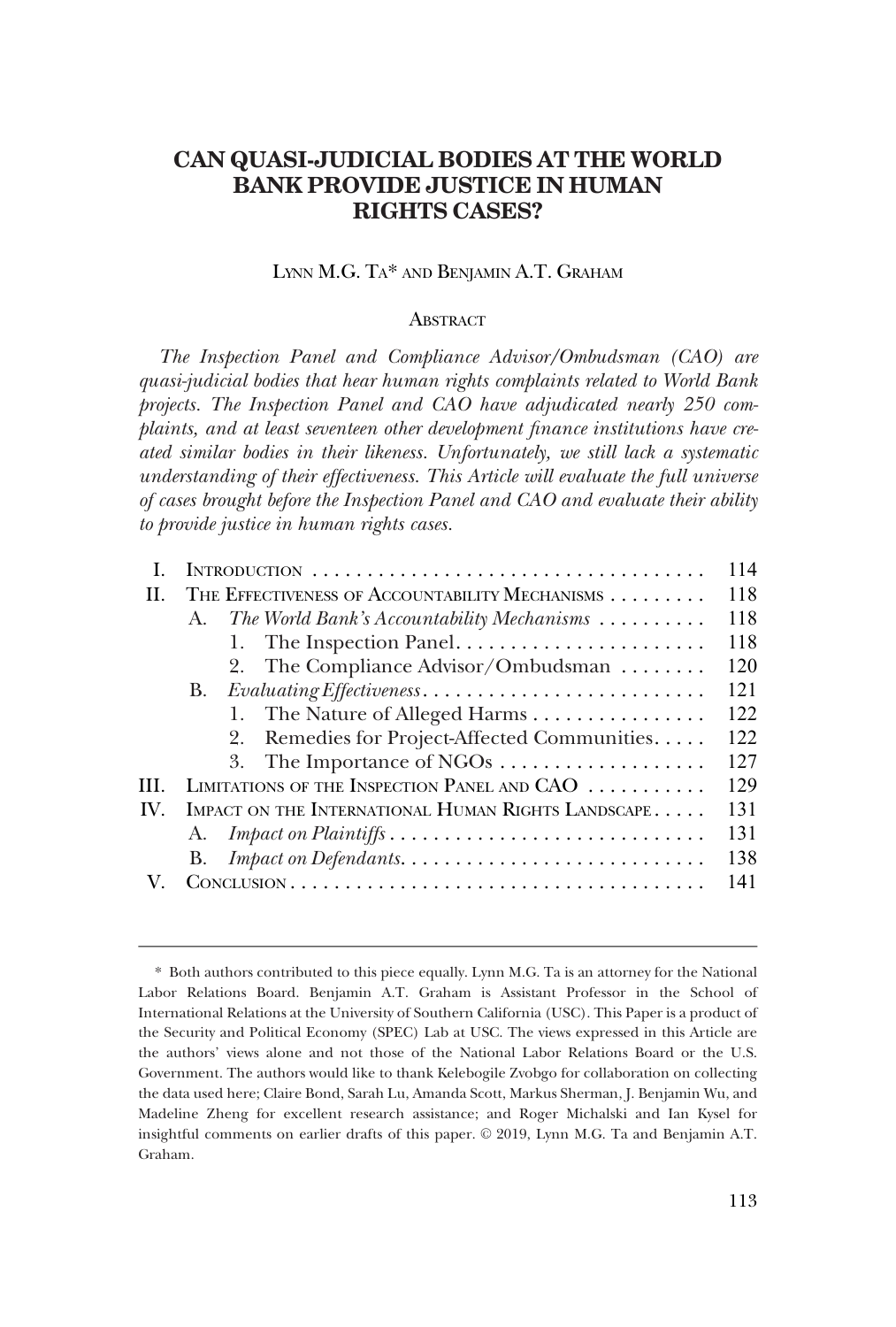### I. INTRODUCTION

<span id="page-1-0"></span>Redress for human rights violations has traditionally been sought in domestic and international courts.<sup>1</sup> Unfortunately, in many countries, domestic courts are unsympathetic to claims against the government, and the jurisdiction of international courts is limited. Accountability mechanisms created by international financial institutions (IFIs) such as the World Bank provide a frequently overlooked—but increasingly popular—venue for bringing human rights claims. These accountability mechanisms are intended to ensure that projects that receive the institution's funding comply with internal social and environmental standards. Communities that have been harmed by development projects can lodge complaints with the relevant accountability mechanism, which then investigates the allegations and, if a violation is found, makes recommendations to remedy the violation. Remedies vary and can include halting the project, revising the project, or even providing monetary payouts to the victims.

The best-known of these accountability mechanisms, the World Bank's Inspection Panel and the Compliance Advisor/Ombudsman (CAO), were introduced in the 1990s in response to public demand for greater accountability. This public demand grew over the previous two decades when several World Bank projects devastated communities across the globe, either through direct human rights violations or by causing harm to the local environment. Thus, the Inspection Panel and the CAO were created to investigate World Bank projects and monitor compliance with World Bank social and environmental standards.<sup>2</sup>

<sup>1.</sup> Here, human rights are understood as universal rights inherent to all human beings, without discrimination. These rights include the right to life and liberty; freedom of opinion and expression; and freedom from slavery and torture. Human rights as an ethical framework has been codified in international human rights law as a set of obligations that state governments must abide by, either to affirmatively act or refrain from acting in particular ways, so as to promote or protect human rights. *See* HUMAN RIGHTS, [www.un.org/en/sections/issues-depth/](http://www.un.org/en/sections/issues-depth/human-rights) [human-rights.](http://www.un.org/en/sections/issues-depth/human-rights) (last visited Jan. 17, 2018). Thus, our discussion of human rights violations as they relate to the World Bank's accountability mechanisms refers to the rights that overlap with both the conceptual and codified meaning of human rights.

<sup>2.</sup> The complaints that are lodged with the Inspection Panel and CAO frequently allege human rights violations, and some of the World Bank's social and environmental standards track international human rights law. For example, the World Bank's Operational Policy 4.10 provides protections for indigenous peoples that are also found in the U.N. Declaration on the Rights of Indigenous Peoples, and the World Bank's broad environment assessment provisions in Operational Policy 4.01 for human health and safety encompass rights enshrined in the Universal Declaration of Human Rights. However, many plaintiffs and civil society organizations are critical of the World Bank standards for being inadequate in fully integrating human rights standards into its mandate and policies. *See* Roxanna Altholz & Chris Sullivan, Berkeley INT'L HUM. RTS. L.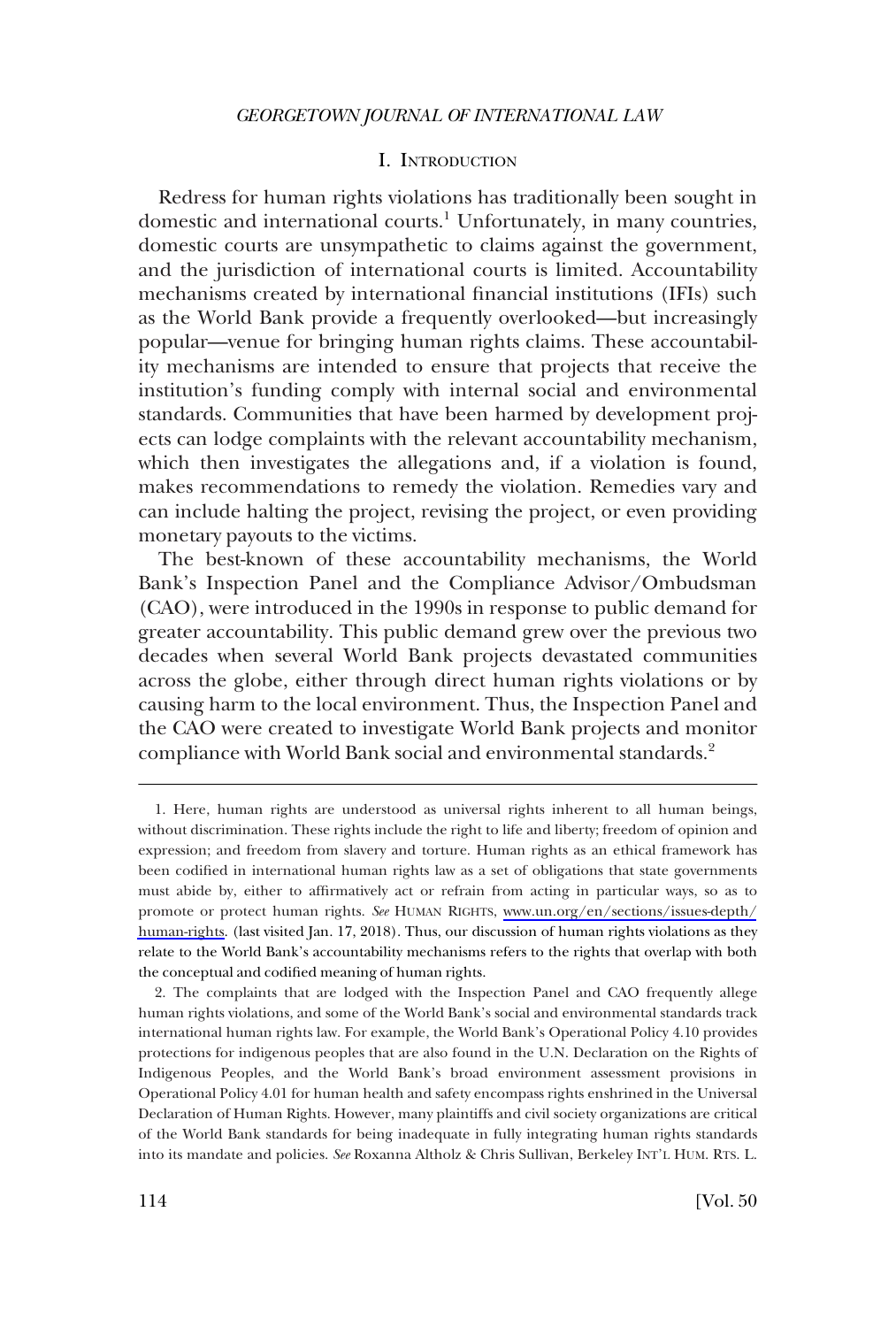The Inspection Panel covers development projects where funding is provided directly to governments, while the CAO covers projects where funding is given to private corporations to invest in developing countries.<sup>3</sup> At the time of their introduction, the Inspection Panel and CAO were the first venues in which individuals could directly seek redress for harms inflicted by international organizations. Prior to the Inspection Panel and CAO, individuals could only challenge the actions of international organizations if their governments chose to do so on their behalf.

Therefore, the Inspection Panel and CAO stand out as promising new venues in a legal space where victims may otherwise lack viable venues for seeking justice. Domestic courts can be limited in their ability to provide justice, particularly when the purported victims are from politically marginalized groups or when the government is complicit in the alleged violations.<sup>4</sup> At the international level, victims seeking redress from regional human rights courts, like the European Court of Human Rights, are often thwarted by jurisdictional limitations, $5$  and the International Criminal Court only accepts cases where the alleged violations are extreme, such as genocide and war crimes. Against this backdrop of limited options, quasi-judicial bodies like the Inspection Panel and CAO represent options that may be more accessible, and more capable of providing justice, than other extant venues.<sup>6</sup>

The quasi-judicial model introduced by the Inspection Panel and CAO has proved to be remarkably popular.<sup>7</sup> Since the founding of the

CLINIC, Accountability & International Financial Institutions: Community Perspectives on the World Bank's Office of the Compliance Advisor Ombudsman 4 (2017).

*See* Operating Procedures: April 2014, THE INSPECTION PANEL AT THE WORLD BANK, [https://](https://inspectionpanel.org/sites/ip-ms8.extcc.com/files/documents/2014%20Updated%20Operating%20Procedures.pdf) 3. [inspectionpanel.org/sites/ip-ms8.extcc.com/files/documents/2014%20Updated%20Operating](https://inspectionpanel.org/sites/ip-ms8.extcc.com/files/documents/2014%20Updated%20Operating%20Procedures.pdf) [%20Procedures.pdf](https://inspectionpanel.org/sites/ip-ms8.extcc.com/files/documents/2014%20Updated%20Operating%20Procedures.pdf) (last visited November 20, 2018); Compliance Advisor Ombudsman, CAO OPERATIONAL GUIDELINES, [http://www.cao-ombudsman.org/howwework/documents/CAO](http://www.cao-ombudsman.org/howwework/documents/CAOOperationalGuidelines2013_ENGLISH.pdf) [OperationalGuidelines2013\\_ENGLISH.pdf](http://www.cao-ombudsman.org/howwework/documents/CAOOperationalGuidelines2013_ENGLISH.pdf) (last visited November 20, 2018).

*See, e.g*., WBG, Uses and Users of Justice in Africa: The Case of Ethiopia's Federal Courts 4. (Jul. 10, 2010), [https://openknowledge.worldbank.org/handle/10986/2937.](https://openknowledge.worldbank.org/handle/10986/2937)

<sup>5.</sup> Most notably, governments can only be sued in these venues if they have accepted the jurisdiction of the court, and individuals, corporations, and other non-government entities cannot be sued at all.

For discussion of other types of quasi-judicial bodies and the types of justice they provide, see 6. Kelebogile Zvobgo, *Designing Truth: Facilitating Perpetrator Testimony at Truth Commissions*, J. HUM. RTS. (forthcoming 2019), [https://www.researchgate.net/publication/322835945\\_Designing\\_](https://www.researchgate.net/publication/322835945_Designing_Truth_Facilitating_Perpetrator_Testimony_at_Truth_Commissions) [Truth\\_Facilitating\\_Perpetrator\\_Testimony\\_at\\_Truth\\_Commissions.](https://www.researchgate.net/publication/322835945_Designing_Truth_Facilitating_Perpetrator_Testimony_at_Truth_Commissions)

<sup>7.</sup> We describe these bodies as quasi-judicial, because they are adjudicatory in nature: they review evidence in relation to a complaint and issue decisions. However, they lack the full authority of a formal judicial body, including limited jurisdiction (can only investigate World Bank projects) and enforcement powers.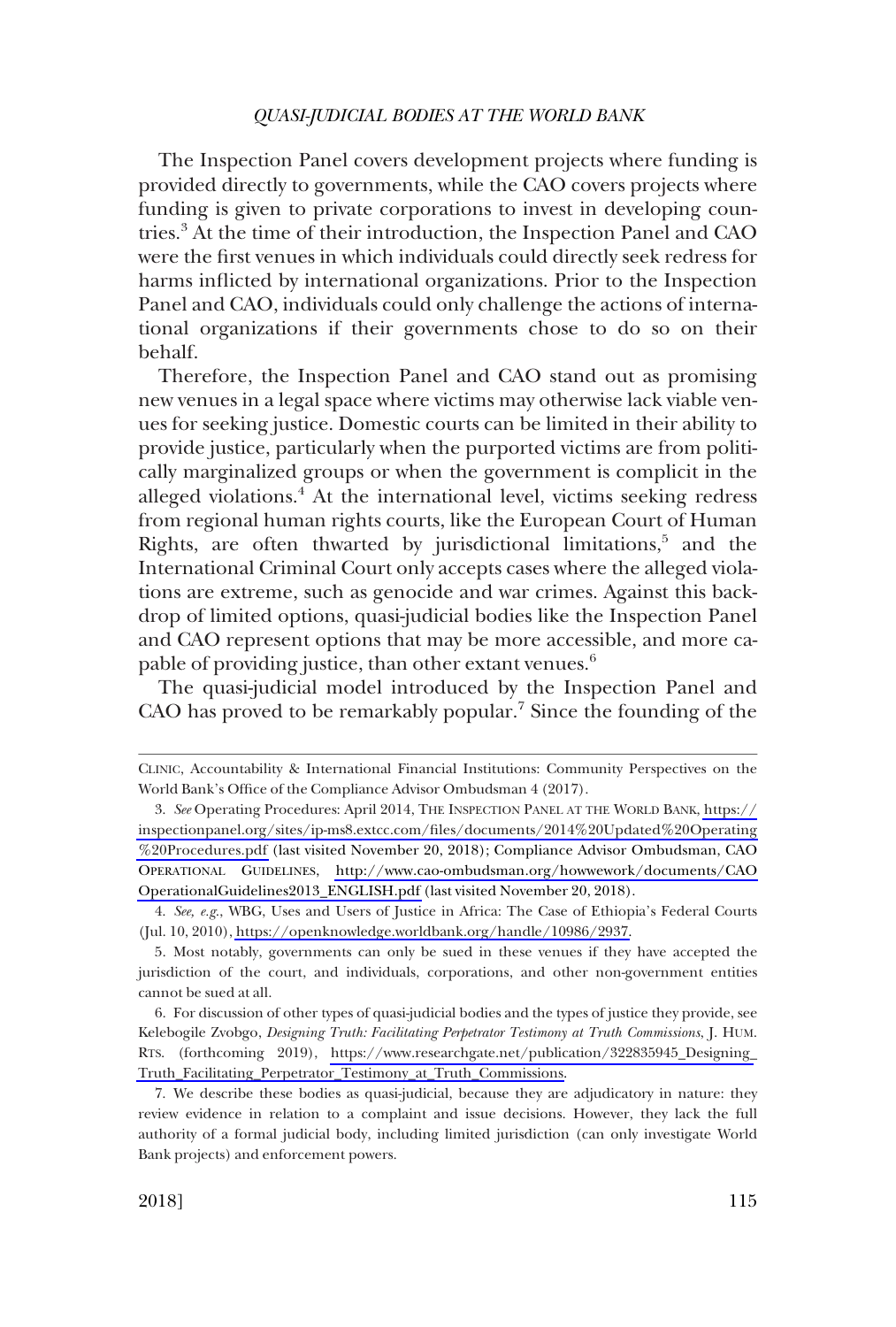Inspection Panel and CAO, similar bodies have been launched by at least seventeen other finance organizations, including the United Nations Development Program and the European International Development Bank. Unfortunately, these accountability mechanisms are being replicated in the absence of any thorough analysis of how well the originals are working. It is entirely possible that IFIs are racing to adopt new mechanisms that completely fail to address the problems that motivated their creation. Most importantly, it could be that the bodies IFIs create to monitor their own projects may be too toothless to constrain the behavior of the IFI or to provide relief to plaintiffs who have been harmed by IFI-funded projects.<sup>8</sup>

This Article undertakes a rigorous analysis of the effectiveness of the Inspection Panel and CAO, driven both by theory and new data. Our data are the first to provide a comprehensive answer to fundamental questions, including what types of issues are raised in complaints, how frequently different types of remedies are provided to plaintiffs, and what factors influence complaint success. In our analysis, we first evaluate the effectiveness of the Inspection Panel and CAO in providing justice to victims of human rights abuses. We then explore the possible impact on international human rights as these accountability mechanisms become more widespread.

Our analysis of Inspection Panel and CAO performance reveals that the human rights complaints adjudicated in these bodies are frequently serious, involving physical integrity rights violations such as torture and imprisonment, as well as environmental damage and loss of livelihood. The remedies provided are also non-trivial, with compensation to victims mandated and development projects halted or changed to prevent future harm. However, the bodies also have shortcomings—most notably, we observe no completed cases, and only one ongoing case, in which the bodies punish the alleged perpetrators.<sup>9</sup>

We find that the Inspection Panel and CAO are effective at providing some types of justice, but not others. These bodies are ineffective at providing retributive, or punitive, justice—in only one of the cases in their history do the bodies punish the alleged perpetrators—but they do provide important elements of procedural, restorative, and

<sup>8.</sup> Given that the Inspection Panel and CAO are quasi-judicial bodies, individuals who bring complaints in these venues could be more precisely labeled as "complainants." However, for ease of identification, we use the terms "plaintiff" and "defendant" to refer to the parties, fully recognizing that the Inspection Panel and CAO are not formal judicial tribunals.

<sup>9.</sup> The lone exception is the Uganda Transport Sector Development Project, which was still pending when data collection was completed. See *infra* pp. 16-17 for a full discussion.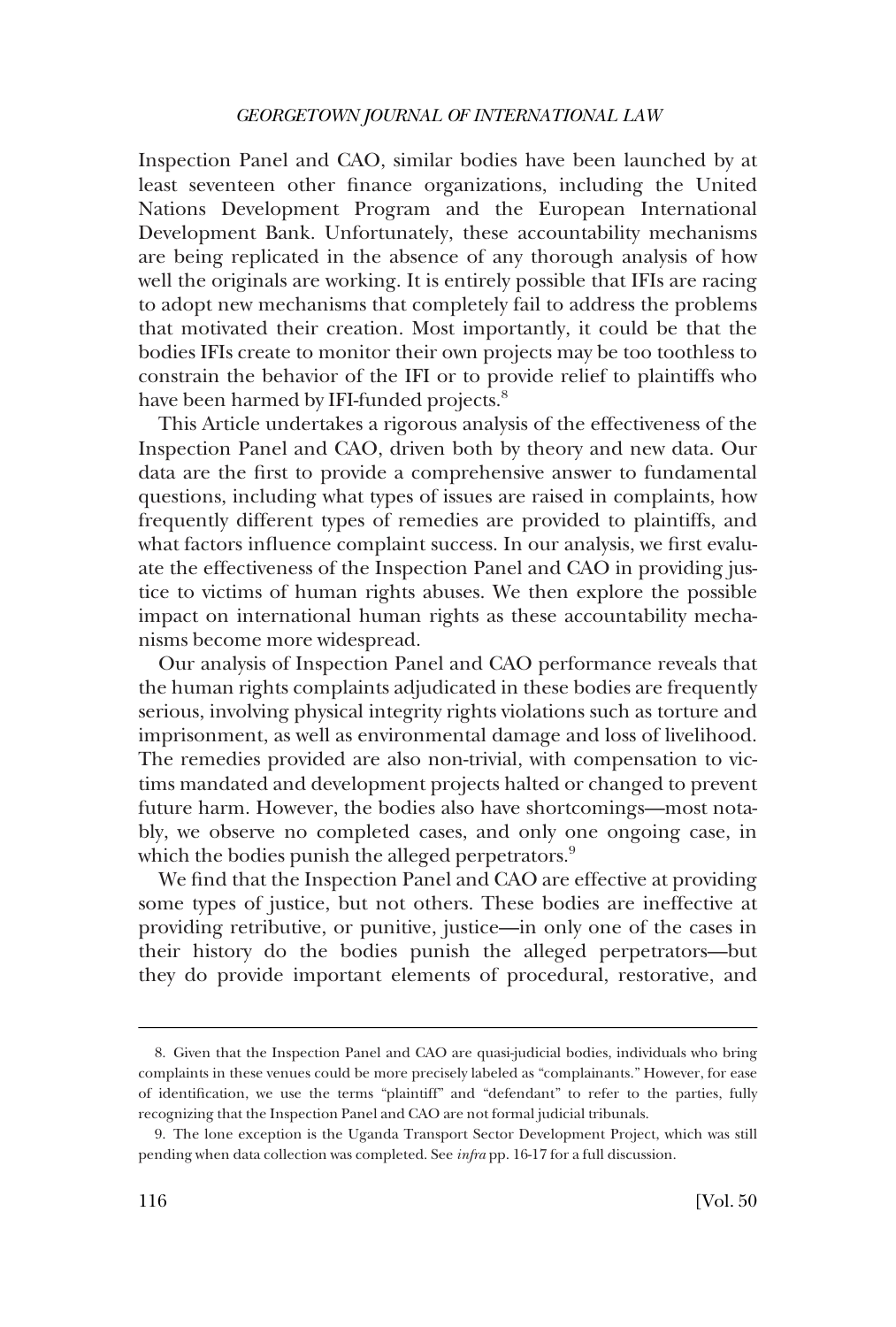distributive justice.<sup>10</sup> Procedurally, these bodies provide plaintiffs a formal venue in which to present evidence, confront the alleged perpetrators, and, in many cases, provide plaintiffs with a formal acknowledgement of the harm they have suffered. By halting or changing projects to prevent future harm, accountability mechanisms contribute to the restoration of harmed communities, and by mandating the payment of monetary compensation, they address important distributive justice concerns that arise when the negative impacts of development projects fall disproportionately on some individuals or communities.

Thus, accountability mechanisms can provide some types of justice in human rights cases, but this justice is not always complete nor proportional. Inasmuch as there is a spectrum of remedies, there is also a spectrum of harm, and in the most egregious of cases, even the harshest remedy does not appear to be proportional to the harm committed. The data make this evident, revealing that the Inspection Panel and CAO decisions almost never result in punitive remedies. And even when punitive measures are imposed—most commonly lending freezes—they do not deliver the level of justice that violations such as rape, child labor, and killings would warrant. $11$ 

Based on our analysis of the performance of the Inspection Panel and CAO, we develop theoretically and empirically grounded expectations for the effects of accountability mechanisms on both victims and perpetrators of human rights abuses. We expect that, in addition to the demonstrable direct effects on victims such as prevention of future harm and the mandate of compensation, there are also indirect effects with respect to community empowerment and increased expectations by individuals that their human rights be respected by governments and quasi-governmental institutions. Similarly, we expect that the effects on perpetrators extend beyond the direct repercussions related to the ending or altering of specific projects.

We provide brief descriptions of the Inspection Panel and CAO before proceeding to introduce our new data and evaluate the effectiveness of these bodies. We then explore the impact of accountability mechanisms on global respect for human rights, analyzing their potential for direct and indirect effects on both victims and perpetrators.

<sup>10.</sup> See James L. Gibson, Truth, Justice, and Reconciliation: Judging the Fairness of Amnesty in South Africa, 46 AM. J. POL. SCI. 540, 540-56 (2002).

<sup>11.</sup> *See, e.g., infra* pp. 16-17 regarding the Uganda Transport Sector Development Project, where punitive remedies were levied. This project, however, remained open at the end of our data collection cut-off and thus was not included.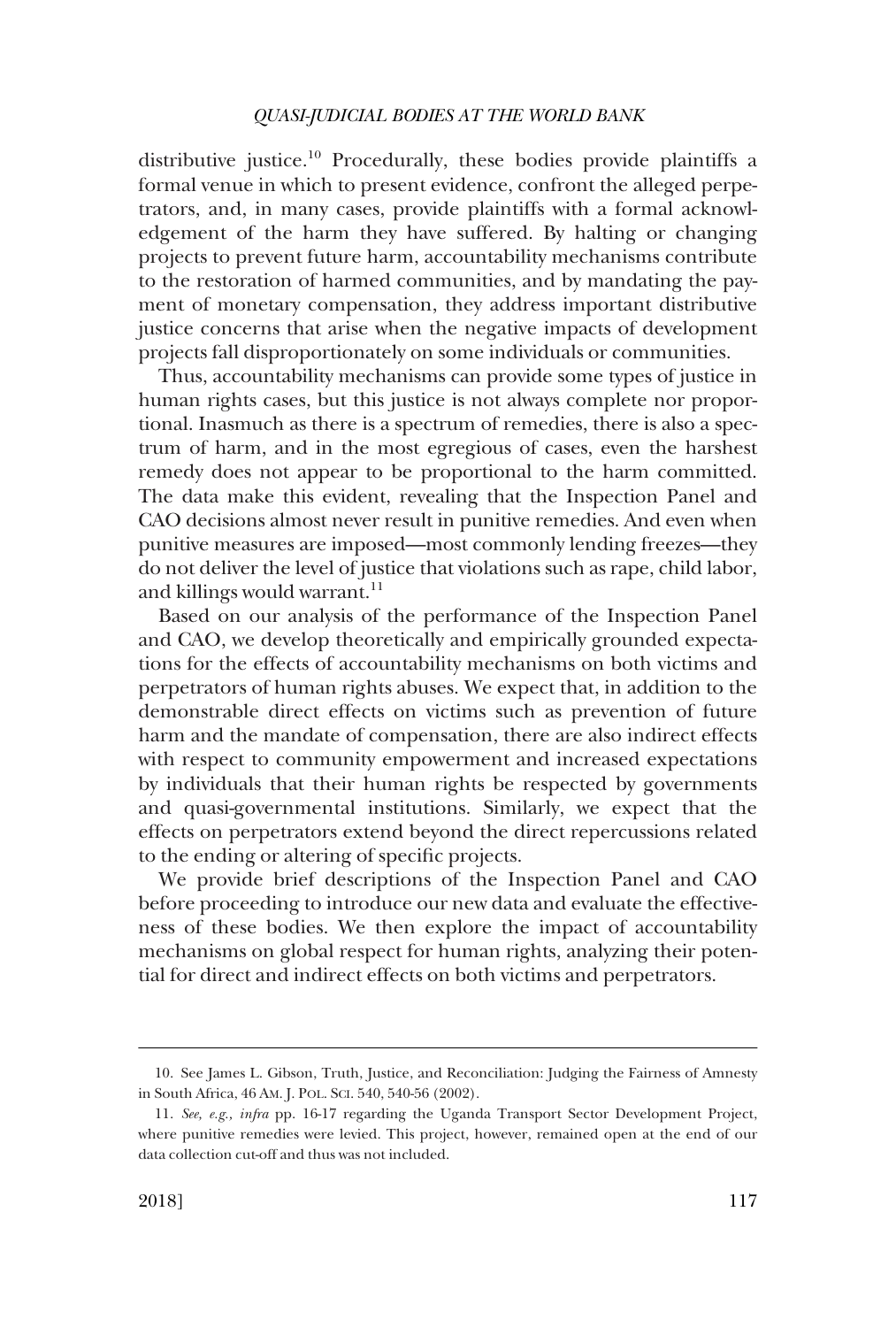### <span id="page-5-0"></span>II. THE EFFECTIVENESS OF ACCOUNTABILITY MECHANISMS

A. *The World Bank's Accountability Mechanisms* 

### 1. The Inspection Panel

Established in 1993, the Inspection Panel broke new ground as the first venue ever to allow individuals to directly challenge the actions of an international organization.<sup>12</sup> Prior to the Inspection Panel, individuals could only challenge an international organization if represented by their government.13 However, the mandate of the Inspection Panel is to evaluate the World Bank's compliance with its own standards, and thus the harms for which it can provide remedy are limited to those harms that occur when the World Bank violates its own rules.<sup>14</sup> Any person or community that suffers harm due to a breach of the World Bank's standards has standing to bring a complaint before the panel.<sup>15</sup>

The standards themselves are based only on the World Bank's Bank Procedures (BP) and Operational Policies (OP).<sup>16</sup> Because many affected communities bring claims for violations of social and environmental standards, there are a handful of key provisions that are frequently relevant to these types of complaints, including those relating to environmental assessment (OP 4.01), which "takes into account the natural environment (air, water, and land); human health and safety; social aspects (involuntary resettlement, indigenous peoples, and physical cultural resources); and transboundary and global environmental aspects;"<sup>17</sup> involuntary resettlement (OP 4.12), which "should be avoided where feasible, or minimized, exploring all viable alternative project designs;"<sup>18</sup> and gender and development (OP 4.20), which is meant "to assist member countries to reduce poverty and enhance economic growth, human well-being, and development effectiveness by

<sup>12.</sup> For more detail on how the Inspection Panel operates, see Accountability Counsel, Accountability Resource Guide: Tools for Redressing Human Rights & Environmental Abuses in International Finance and Development (8th ed. 2015), [https://www.accountabilitycounsel.org/](https://www.accountabilitycounsel.org/wp-content/uploads/2017/08/ARG-V8.pdf)  [wp-content/uploads/2017/08/ARG-V8.pdf](https://www.accountabilitycounsel.org/wp-content/uploads/2017/08/ARG-V8.pdf) (last visited May 7, 2018).

<sup>13.</sup> Id.

<sup>14.</sup> *Id*.

<sup>15.</sup> *Id*.

<sup>16.</sup> *See* Operating Procedures, *supra* note 3.

WBG, OPERATIONAL MANUAL: OP 4.01 – ENVIRONMENTAL ASSESSMENT (2013), [https://policies.](https://policies.worldbank.org/sites/ppf3/PPFDocuments/Forms/DispPage.aspx?docid=1565&ver=current)  17. [worldbank.org/sites/ppf3/PPFDocuments/Forms/DispPage.aspx?docid=1565&ver=current](https://policies.worldbank.org/sites/ppf3/PPFDocuments/Forms/DispPage.aspx?docid=1565&ver=current).

<sup>18.</sup> See WBG, OPERATIONAL MANUAL: OP 4.12 - INVOLUNTARY RESETTLEMENT (2013), https:// [policies.worldbank.org/sites/ppf3/PPFDocuments/090224b0822f89db.pdf](https://policies.worldbank.org/sites/ppf3/PPFDocuments/090224b0822f89db.pdf).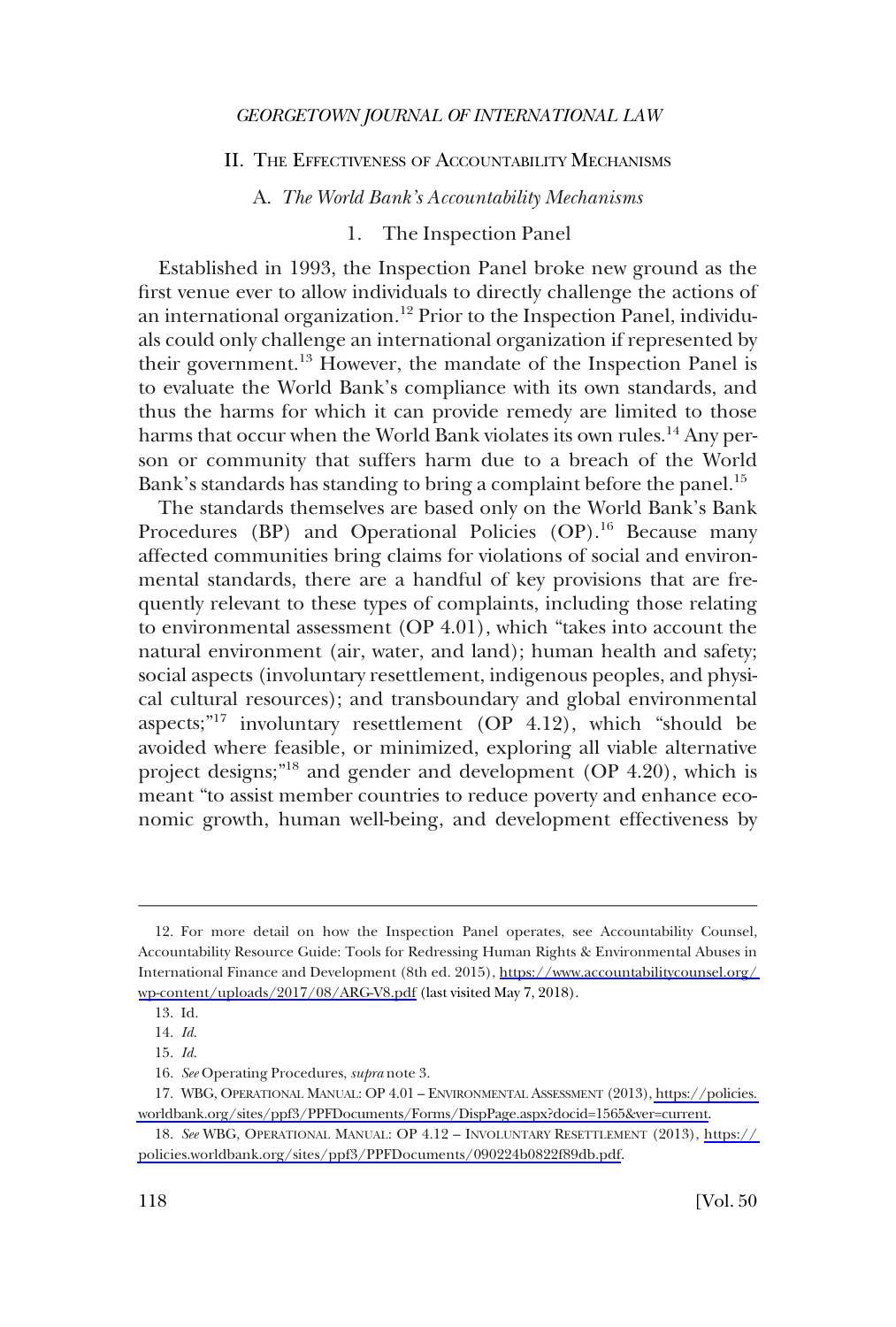addressing the gender disparities and inequalities that are barriers to development."19

The Inspection Panel itself consists of three members who each serve five-year terms.20 The Inspection Panel's jurisdiction covers all projects that are financed in whole or in part by the public sector branches of the World Bank, i.e., the International Bank for Reconstruction and Development (IBRD), the International Development Association  $(IDA)$ , and the Global Environment Facility  $(GEF)$ <sup>21</sup>. These institutions provide funding in the form of low-interest loans to state governments for development projects.<sup>22</sup>

The Inspection Panel serves to both investigate claims and make recommendations to the World Bank Board of Directors regarding appropriate remedies.<sup>23</sup> When the Inspection Panel receives a Request for Investigation, it sends a copy to the World Bank Management, which has twenty-one days to respond to the allegations contained in the Request.24 After Management's response, the Inspection Panel determines eligibility by visiting the project site and then submits an eligibility report to the World Bank Board of Directors.25 The report includes the Inspection Panel's independent assessment of the merits of the Request, an analysis of Management's response to the request, and a recommendation to the Board about whether or not the Request should be investigated.<sup>26</sup>

If the Board approves an Inspection Panel investigation, the panel conducts a full investigation, which includes talking to affected individuals, reviewing all relevant documents, and interviewing people who participated in the project. The Inspection Panel may visit the project site again and hire experts to conduct independent analyses of the issues raised in the Request.<sup>27</sup>

After the Inspection Panel completes its investigation, it submits its final report to the Board and Management.<sup>28</sup> The final report states whether or not the Bank is in compliance with its own policies and

26. *Id*. 27. *Id*.

*See* WBG, OPERATIONAL MANUAL: OP 4.20 – GENDER AND DEVELOPMENT (2013), [https://](https://policies.worldbank.org/sites/ppf3/PPFDocuments/1680090224b08231c012.pdf)  19. [policies.worldbank.org/sites/ppf3/PPFDocuments/1680090224b08231c012.pdf.](https://policies.worldbank.org/sites/ppf3/PPFDocuments/1680090224b08231c012.pdf)

<sup>20.</sup> *See* Operating Procedures, *supra* note 3.

<sup>21.</sup> *See* Operating Procedures, *supra* note 3.

<sup>22.</sup> *Id*.

<sup>23.</sup> *Id*.

<sup>24.</sup> *Id*.

<sup>25.</sup> *Id*.

<sup>28.</sup> *See* Operating Procedures, *supra* note 3.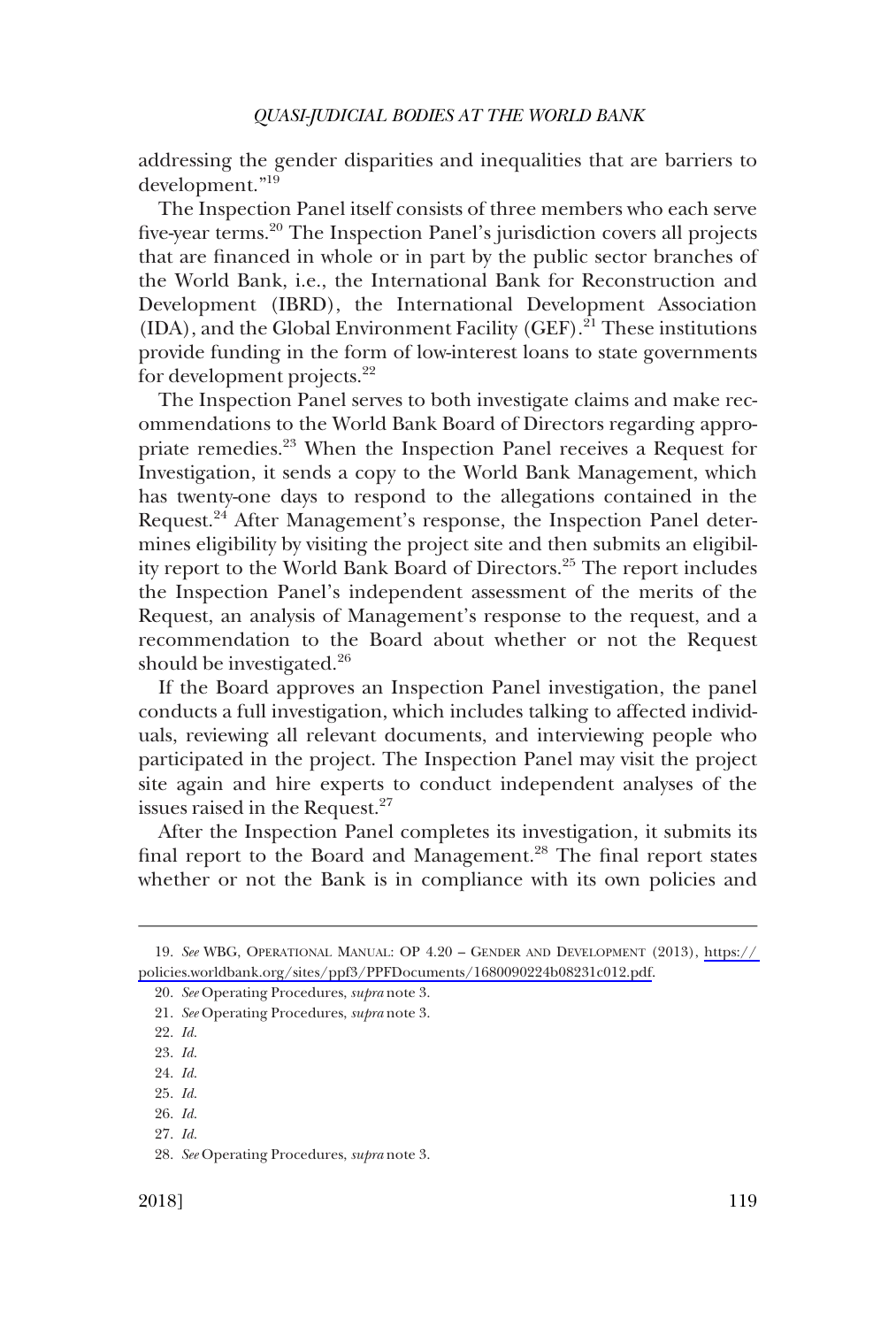<span id="page-7-0"></span>procedures. Management is then given six weeks to submit recommendations to the Board as to what actions the Bank should take in response to the Inspection Panel's findings. Taking both the Inspection Panel's final report and the Management's recommendations, the Board decides what to do next. There is no right to appeal the Board's decision.29

### 2. The Compliance Advisor/Ombudsman

The Compliance Advisor/Ombudsman (CAO) serves a similar purpose as the Inspection Panel, but it covers projects sponsored by the World Bank's private sector arm and follows a slightly different process, which is more focused on mediation.<sup>30</sup> The CAO's jurisdiction covers projects funded by the International Finance Corporation (IFC) and Multilateral Insurance Guarantee Association (MIGA).<sup>31</sup> The IFC provides loans to private corporations (also known as the private sector client or project sponsor) that invest in developing countries, while MIGA offers insurance to these companies.<sup>32</sup>

When the CAO receives a complaint, it firsts determines whether the complaint meets three eligibility criteria before proceeding with further assessment. $33$  The three criteria are: (1) that the complaint relates to an IFC or MIGA project; (2) the complaint relates to a social and/or environmental issue associated with an IFC or MIGA project; and (3) the plaintiff believes she is, or may be, affected by the social and/or environmental issue raised.<sup>34</sup>

The social and/or environmental issue criterion does not require a particular IFC or MIGA policy to be specified in the complaint, but violations of the following policies may apply: IFC Performance Standards on Social & Environmental Sustainability (PS); IFC Policy on Environmental & Social Sustainability; IFC Environment & Social Review Procedure; IFC General and Sectoral Environmental, Health, and Safety Guidelines; and MIGA's Environmental Assessment Policy.35 For example, PS 2 details the IFC's policies on labor and working conditions, with the objectives:

<sup>29.</sup> *Id*.

<sup>30.</sup> For more detail on how the CAO operates, see Accountability Counsel, *supra* note 13.

<sup>31.</sup> *See* CAO Operational Guidelines, *supra* note 3.

<sup>32.</sup> *See* Operating Procedures, *supra* note 3.

<sup>33.</sup> Id.

<sup>34.</sup> Id.

<sup>35.</sup> *See* CAO Operational Guidelines, *supra* note 3.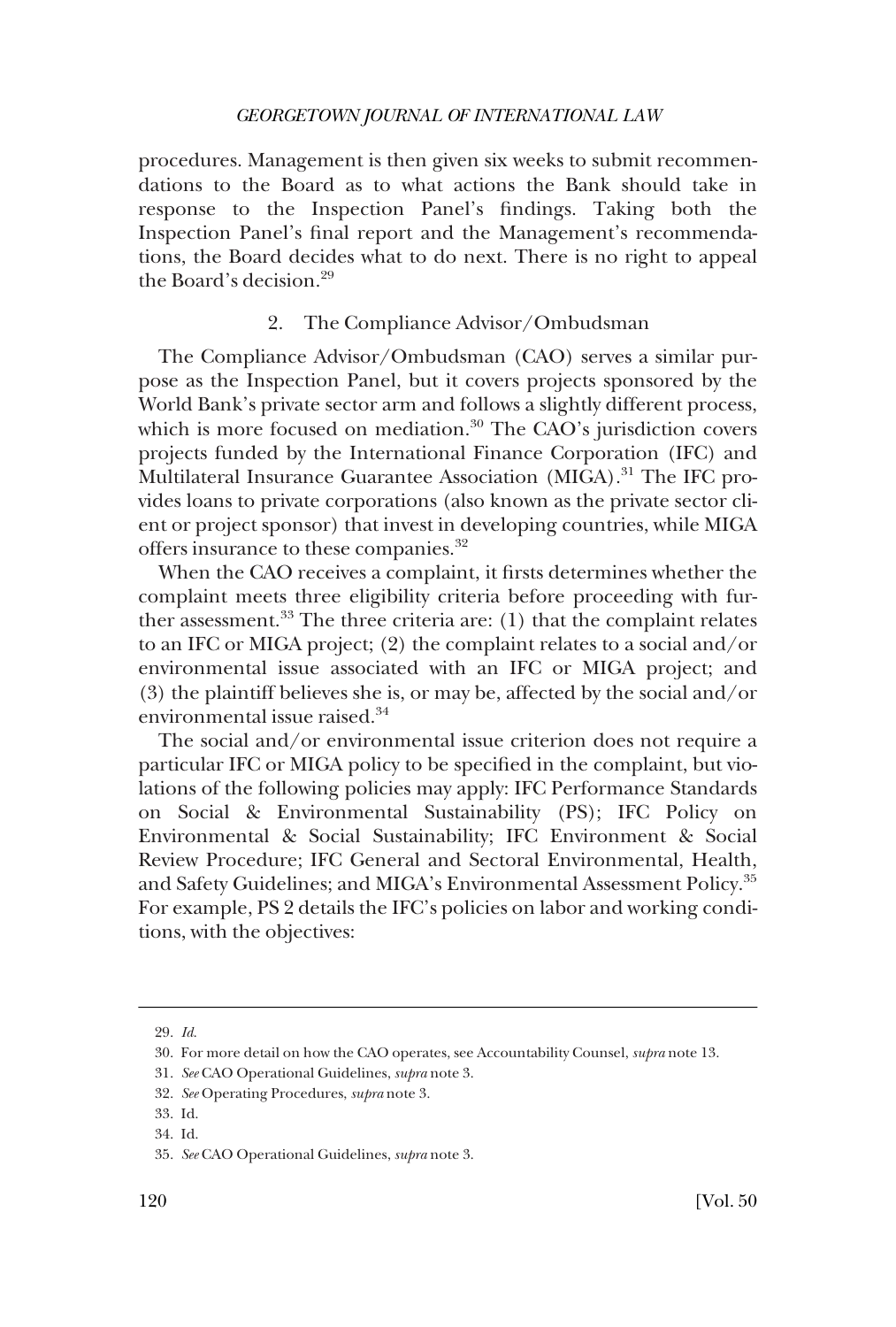<span id="page-8-0"></span>To promote the fair treatment, non-discrimination, and equal opportunity of workers; [t]o establish, maintain, and improve the worker-management relationship; [t]o promote compliance with national employment and labor laws; [t]o protect workers, including vulnerable categories of workers such as children, migrant workers, workers engaged by third parties, and workers in the client's supply chain; [t]o promote safe and healthy working conditions, and the health of workers; [t]o avoid the use of forced labor.<sup>36</sup>

If the three criteria are met, the Ombudsman works with the parties to try to resolve the complaint.<sup>37</sup> The Ombudsman does not adjudicate the complaint, but instead works to find alternative ways to address the issues, which may include joint fact-finding, facilitating discussions and mediating disputes between the parties, or establishing a dialogue table or joint monitoring program.38

If the complaint cannot be resolved through the Ombudsman, the plaintiff has the option of pursuing the Dispute Resolution process to resolve the problems raised in the complaint.<sup>39</sup> This is a voluntary option meant to facilitate discussion and mediate disputes, and all parties must agree to participate.<sup>40</sup> Otherwise, the CAO Compliance assumes responsibility for the case. CAO Compliance conducts an appraisal, and if it decides that an audit is necessary, an independent panel is convened to conduct an investigation into the issues. The findings are made public, and the CAO monitors implementation of the recommendations until the project is back in compliance.<sup>41</sup> Because the CAO involves an Ombudsman stage before moving to Compliance, the CAO is more mediation-focused than the Inspection Panel.<sup>42</sup>

### B. *Evaluating Effectiveness*

To assess the effectiveness of the Inspection Panel and the CAO, we draw on new data that cover all 239 cases that have been brought before

*See* WBG, INT'L FIN. CORP., PERFORMANCE STANDARDS ON ENVIRONMENTAL AND SOCIAL 36. SUSTAINABILITY 16-17 (2012), [https://www.ifc.org/wps/wcm/connect/c8f524004a73daeca09afdf](https://www.ifc.org/wps/wcm/connect/c8f524004a73daeca09afdf998895a12/IFC_Performance_Standards.pdf?MOD=AJPERES) [998895a12/IFC\\_Performance\\_Standards.pdf?MOD=AJPERES.](https://www.ifc.org/wps/wcm/connect/c8f524004a73daeca09afdf998895a12/IFC_Performance_Standards.pdf?MOD=AJPERES)

<sup>37.</sup> *See* Operating Procedures, *supra* note 3.

<sup>38.</sup> *See* CAO Operational Guidelines, *supra* note 3.

<sup>39.</sup> *See* Operating Procedures, *supra* note 3.

<sup>40.</sup> *See* CAO Operational Guidelines, *supra* note 3.

<sup>41.</sup> *Id*.

<sup>42.</sup> *Id*.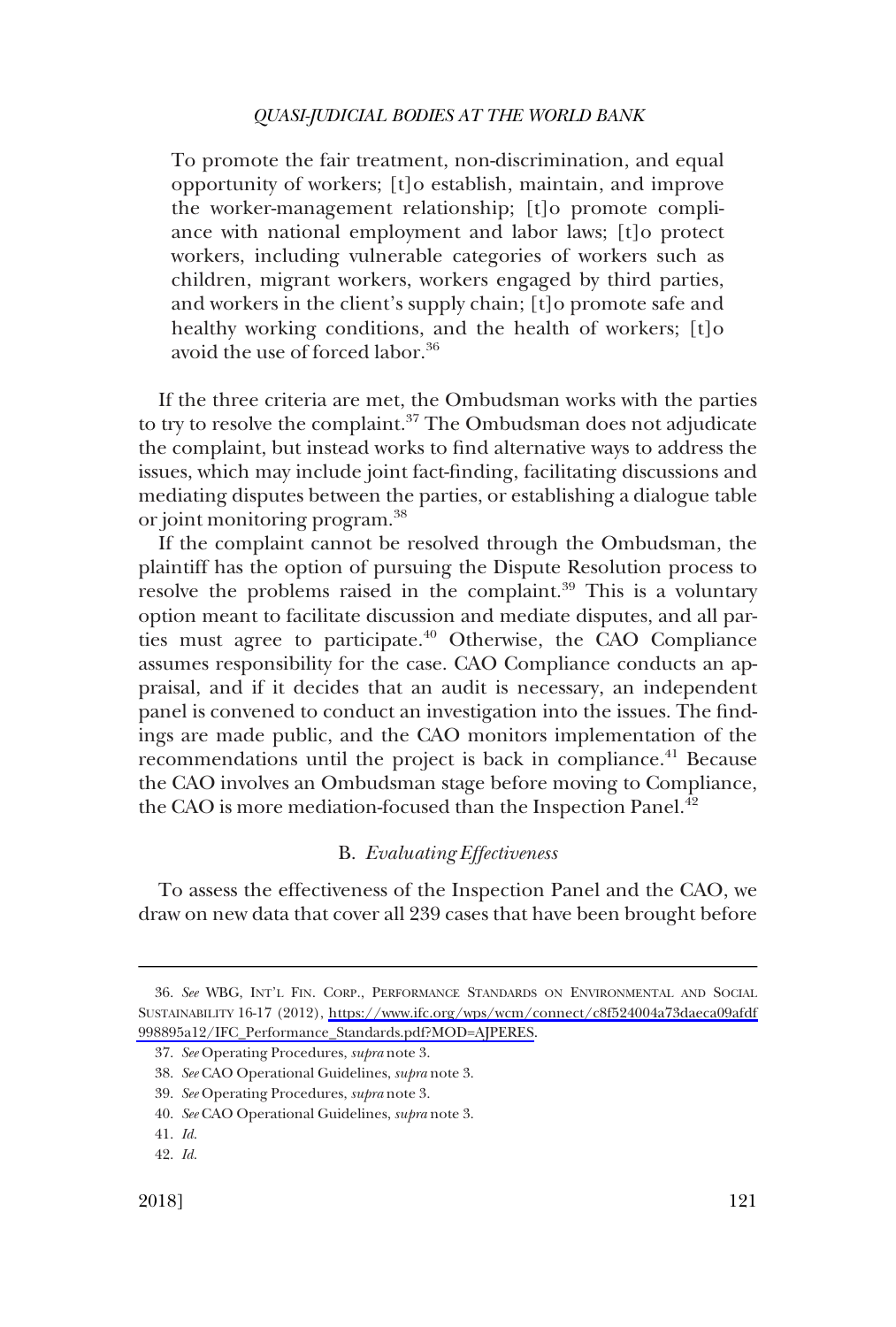<span id="page-9-0"></span>the Inspection Panel and CAO since their inception.<sup>43</sup> Our data provide a comprehensive picture of the issues raised by complaints, the remedies provided to project-affected communities, and the determinants of complaint success. We find that the harms alleged are often severe, that complaint success is quite common (more than half of all complaints generate some form of favorable outcome), and that the relief offered by the Inspection Panel and CAO is often substantial, including mandates for the compensation of victims and the modification or termination of World Bank projects. Critically, we also show that favorable outcomes for plaintiffs are substantially more common when complaints are supported by non-governmental organizations (NGOs).

### 1. The Nature of Alleged Harms

Since their inception in the early 1990s, the Inspection Panel and CAO have heard cases from sixty-four countries that cover a wide range of alleged abuses, including torture, imprisonment, and other grievous harms. [Figure 1](#page-10-0) shows the percentage of complaints, in both the Inspection Panel and CAO, that allege harm in each category.<sup>44</sup> Many complaints allege harms across multiple issue areas. Environmental damage, economic damage, and involuntary resettlement are the most common allegations, reflecting the types of harm common to large infrastructure projects like dams and roads for which the World Bank is best known.

## 2. Remedies for Project-Affected Communities

Given that the Inspection Panel and CAO were created by the World Bank to monitor its own projects, many human rights activists feared that these bodies would be too biased toward the bank to provide a meaningful check on its behavior.<sup>45</sup> While the neutrality of a quasi-judicial body

We cover all cases resolved by May 2017. These data cover the full universe of complaints filed 43. with the Inspection Panel and CAO. However, because not all human rights violations associated with World Bank projects result in complaints, these data do not necessarily represent the full universe of human-rights-related harms to which World Bank projects have given rise during the period. For additional details on, and analysis of, this data, see Kelebogile Zvobgo & Benjamin A.T. Graham, The World Bank as an Enforcer of Human Rights (January 19, 2018) (unpublished manuscript), [http://](http://wp.peio.me/wp-content/uploads/2018/01/PEIO11_paper_52-1.pdf)  [wp.peio.me/wp-content/uploads/2018/01/PEIO11\\_paper\\_52-1.pdf.](http://wp.peio.me/wp-content/uploads/2018/01/PEIO11_paper_52-1.pdf)

<sup>44.</sup> We code the top three issue areas for each complaint.

<sup>45.</sup> *See, e.g*., Daniel D. Bradlow, *International Organizations and Private Complaints: The Case of the World Bank Inspection Panel*, 34 VA. J. INT'L L. 553 (1994); IBRAHIM F.I. SHIHATA, THE WORLD BANK INSPECTION PANEL (1994); Enrique R. Carrasco & Alison K. Guernsey, *The World Bank's Inspection Panel: Promoting True Accountability Through Arbitration*, 41 CORNELL INT'L L. J. 577 (2008).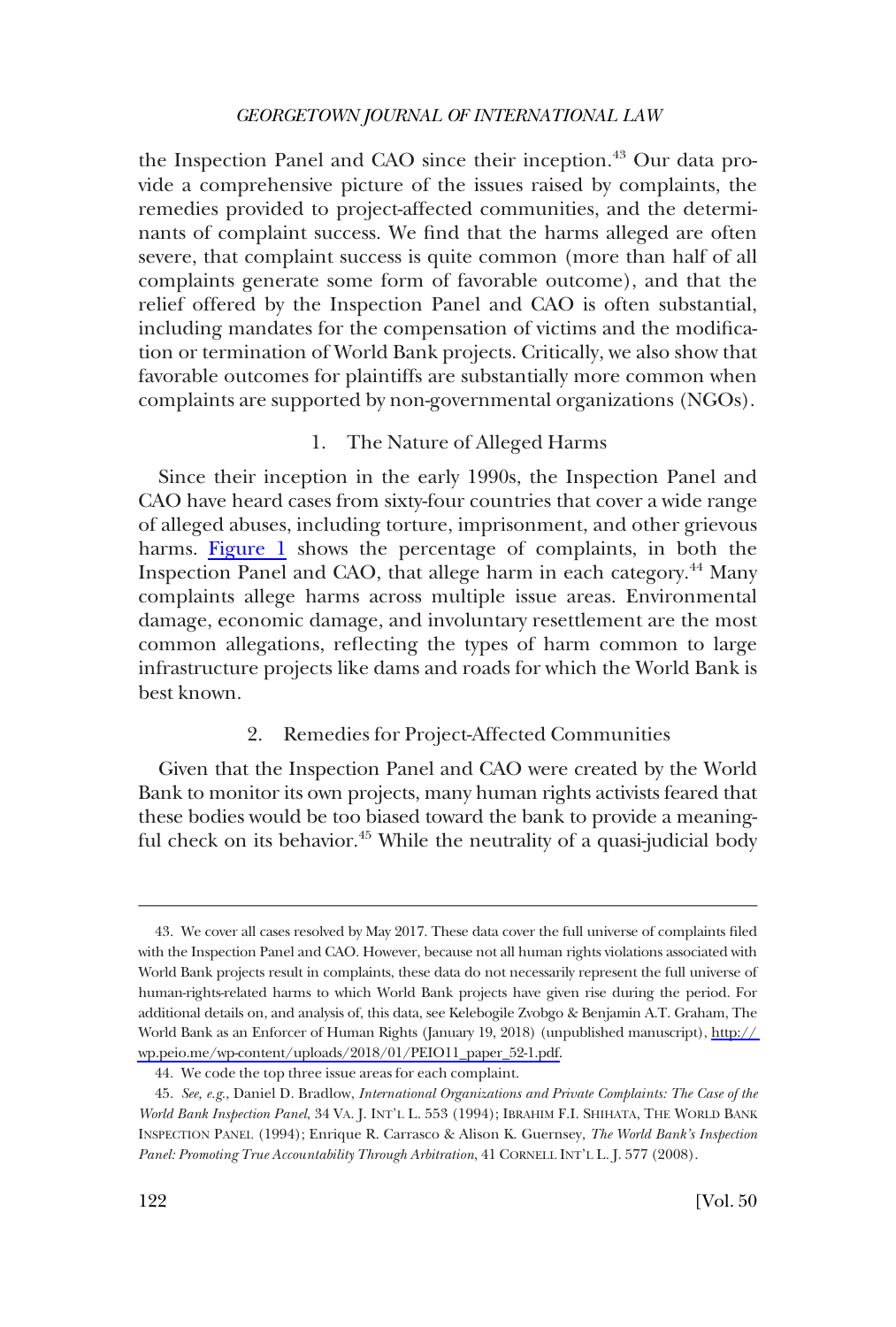<span id="page-10-0"></span>

is difficult to assess, our data allow us to describe the frequency with which plaintiffs prevail and the type of remedies they are provided.

We assess five categories of remedies that project-affected communities may obtain: (1) acknowledgement of harm, (2) changes to a development project, (3) halting of a development project, (4) mandated compensation to victims, and (5) punishment of perpetrators. [Figure 2](#page-11-0)  shows the frequency of each remedy for both the Inspection Panel and CAO. Notably, some form of remedy is obtained by plaintiffs in almost half of Inspection Panel cases and roughly two-thirds of CAO cases. In 40% of cases, compensation of plaintiffs, project change, or project termination were mandated.

The frequency with which the Inspection Panel and CAO mandate different types of remedies illuminates the types of justice they can provide effectively and the types of justice they cannot. The remedies most frequently mandated are formal acknowledgement of harm and prevention of future harm (i.e., forcing the World Bank to change its projects).

The different remedies that have been levied loosely map over different types of justice. Acknowledgement of past harm is the most limited of the outcomes we consider, but one that remains important in its own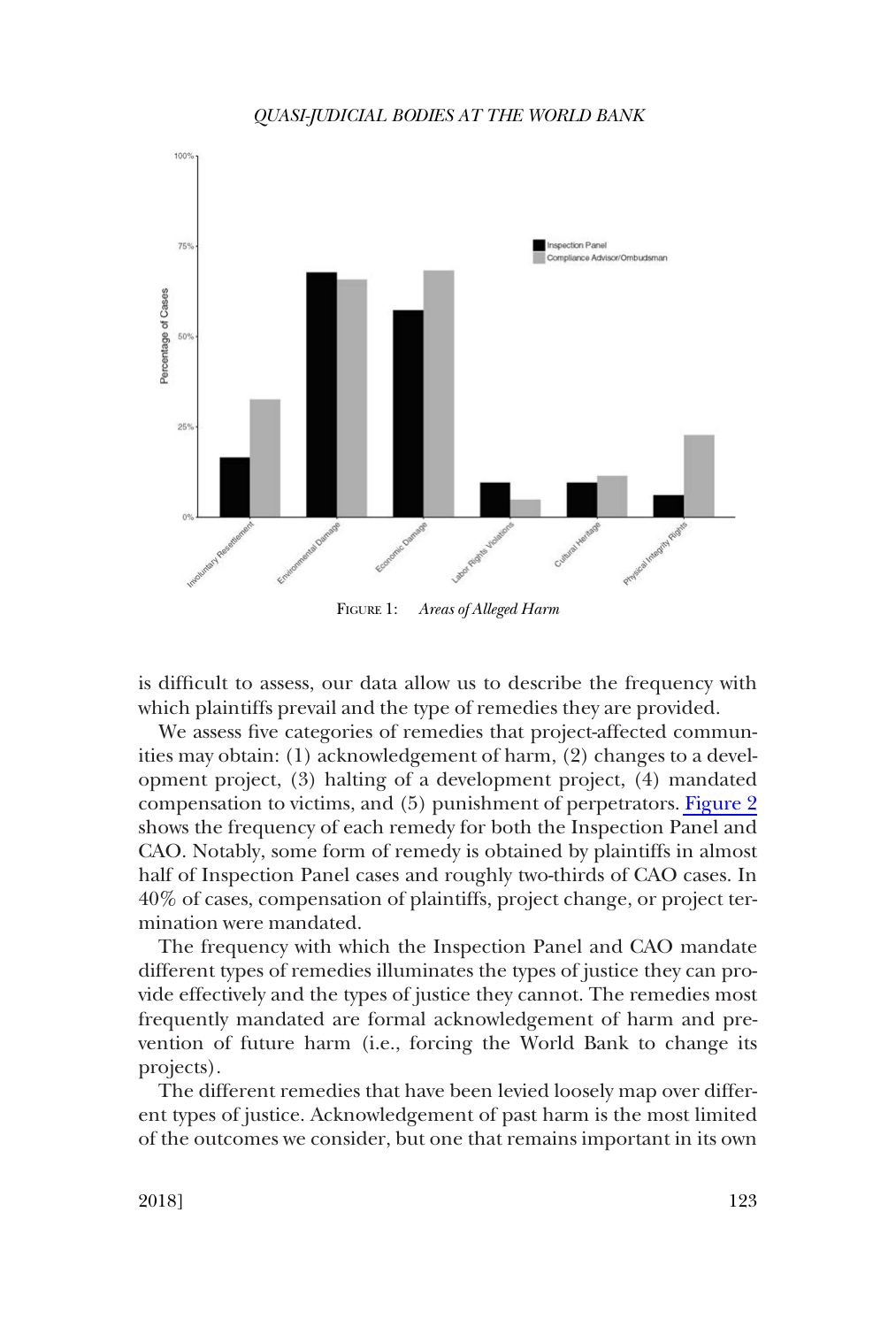<span id="page-11-0"></span>

FIGURE 2: *Remedies Mandated* 

right. A formal acknowledgement of harm is central to restorative justice, which focuses on the restoration of well-being to victims and communities without a focus on harsh punishments for perpetrators.<sup>46</sup> Within this framework, a formal acknowledgement of harm is viewed as central to the ability of victims to recover from the harm they have suffered.

Prevention of future harm is similarly important within the restorative justice framework. It is notable that complaints can be brought before these bodies when the harm is entirely prospective. When the Inspection Panel and CAO force projects to be changed or halted, this serves an important preventative justice end. Often the changes that are mandated can prevent environmental and economic damage and put additional safeguards in place to protect vulnerable populations. If

<sup>46.</sup> See Kieran McEvoy, Harry Mika & Barbara Hudson, Introduction: Practice, Performance and Prospects for Restorative Justice, 42(3) BRIT. J. CRIMINOLOGY 469, 469-75 (2002); Kent Roach, Changing Punishment at the Turn of the Century: Restorative Justice on the Rise, 42 CAN. J. CRIMINOLOGY 249, 249-80 (2000).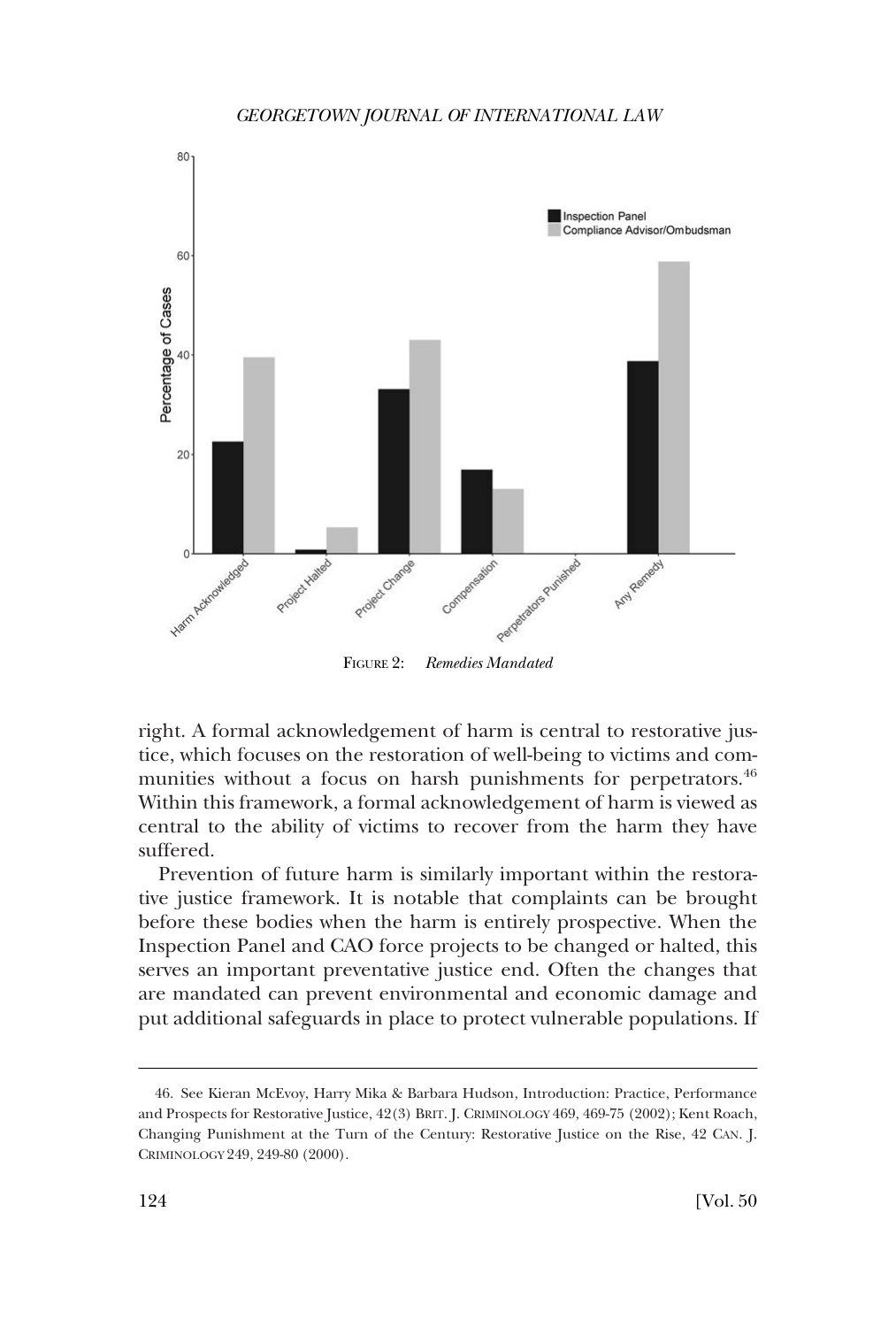the Inspection Panel or CAO deems that project change is insufficient to prevent (further) harm, projects are sometimes terminated outright.

In a significant number of cases (15% of complaints), the Inspection Panel and CAO also mandated compensation for victims. Compensation has restorative value, but it most directly addresses distributive justice concerns.47 Even when development finance projects succeed in reducing poverty in the recipient country overall, distributive justice may require that those individuals harmed by the projects be compensated in some way. A project that helps many at the expense of a few may be justifiable on utilitarian grounds, but compensation of those harmed can produce a more equitable, and arguably more just, outcome.

In the case of the Inspection Panel and CAO, mandates for compensation are most common in, but not limited to, cases in which involuntary resettlement is alleged. This reflects the fact that compensation for persons displaced by World Bank projects is mandated in the World Bank's own guidelines,<sup>48</sup> and thus the Inspection Panel and CAO often simply enforce the payment of sums which had been promised, but not delivered, to displaced communities.

Our data also highlight a type of justice that the Inspection Panel and CAO categorically fail to provide—retributive justice. While other bodies at the World Bank, such as the Integrity Vice Presidency,<sup>49</sup> have occasionally punished companies for violation of Bank policies, across 239 completed cases handled by the Inspection Panel and CAO, we observe no completed cases in which punishment is meted out. The exception that proves the rule comes from an ongoing Inspection Panel case in Uganda related to a transportation project, which is excluded from our data because the Inspection Panel's work was not completed by May 2017.<sup>50</sup>

<sup>47.</sup> JOHN E. ROEMER, THEORIES OF DISTRIBUTIVE JUSTICE (1998).

<sup>48.</sup> OP 4.12 states that displaced persons should be restored "in real terms, to predisplacement levels or to levels prevailing prior to the beginning of project implementation, whichever is higher." *See* WBG, *supra* note 16.

The Integrity Vice Presidency is an independent unit of the World Bank, tasked with 49. investigating and pursuing sanctions related to alleged fraud and corruption in World Bankfinanced projects. See *Integrity Vice Presidency*, WBG, [http://www.worldbank.org/en/about/unit/](http://www.worldbank.org/en/about/unit/integrity-vice-presidency)  [integrity-vice-presidency](http://www.worldbank.org/en/about/unit/integrity-vice-presidency) (last visited Jan. 21, 2018).

<sup>50.</sup> On September 28, 2015, the Inspection Panel registered the Request in the case involving the Uganda Transport Sector Development Project (Additional Financing). *See Panel Cases Uganda: Transport Sector Development Project - Additional Financing*, WBG (Dec. 19, 2014), [https://](https://inspectionpanel.org/panel-cases/transport-sector-development-project-additional-financing) [inspectionpanel.org/panel-cases/transport-sector-development-project-additional-financing](https://inspectionpanel.org/panel-cases/transport-sector-development-project-additional-financing). We analyzed cases that were resolved by March 2017, and this case is not included in the data we introduce because it was still open at the conclusion of our data gathering endeavor.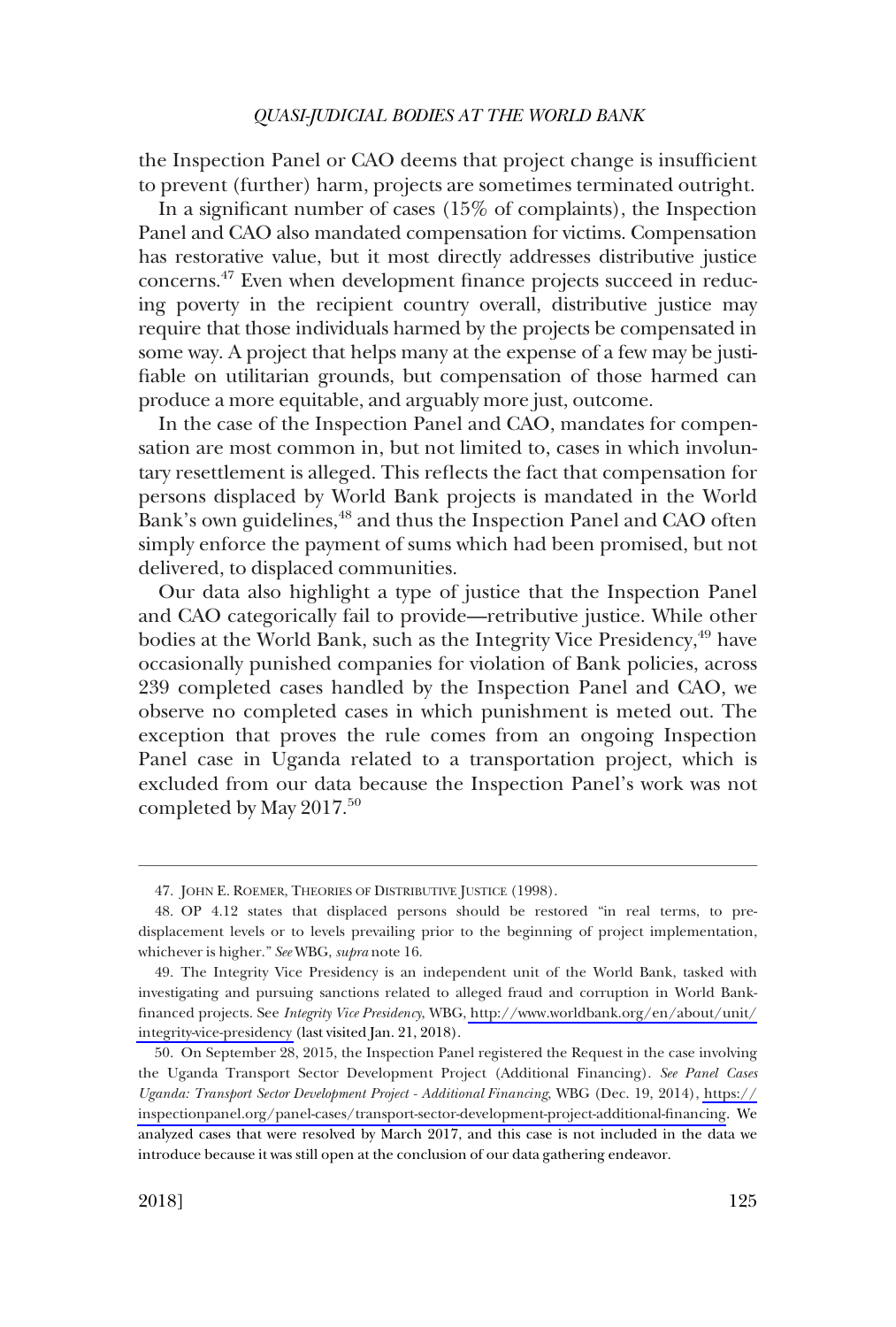The Ugandan case was particularly egregious, with allegations that included sex with minors and teenage pregnancy by road workers, increased sex work, the spread of HIV/AIDS, sexual harassment of female employees, child labor, school dropouts, lack of compensation and inadequate compensation, fear of retaliation, lack of participation, poor labor practices, and lack of adequate road and workplace health and safety measures.<sup>51</sup> Following the complaint, the government of Uganda provided compensation to survivors of sexual assault perpetrated by road workers contracted by the Ugandan National Road Authority (UNRA) and prosecuted those responsible.<sup>52</sup> In turn, the World Bank withheld new lending to Uganda from 2016 onwards and "conduct[ed] a review of the country portfolio and work[ed] with the Ugandan authorities to address the outstanding performance issues in the portfolio."<sup>53</sup> We consider the funding freeze imposed by the World Bank to constitute direct punishment achieved via the Inspection Panel mechanism. The fact that the first such punishment was not implemented until a quarter century after the Inspection Panel's founding is informative.

There are a few possible reasons why the Inspection Panel and CAO have not historically offered punitive remedies. For one, the Inspection Panel and CAO are not courts. The role of issuing punishment-asremedy is almost always associated with a government-run or treatyfounded judiciary. While the Inspection Panel and CAO are adjudicatory in nature, they are not government-backed judicial bodies that enforce "hard" law. However, the Inspection Panel and CAO are no less judicial than the Integrity Vice Presidency at the bank, which, in 2009, banned Siemens from bidding on any World Bank projects for two years due to a corruption violation.<sup>54</sup> Indeed, punitive measures at the World Bank can include withholding future contracts or determining that a government is not in good standing and thus not recommending it to other IFIs such as the International Monetary Fund. For example, countries often lose their good standing with the World Bank and IMF

*See Panel Cases Uganda: Transport Sector Development Project - Additional Financing*, WBG (Dec. 19, 51. 2014), [https://inspectionpanel.org/panel-cases/transport-sector-development-project-additional](https://inspectionpanel.org/panel-cases/transport-sector-development-project-additional-financing)[financing.](https://inspectionpanel.org/panel-cases/transport-sector-development-project-additional-financing)

<sup>52.</sup> See id.

<sup>53.</sup> Press Release, WBG, World Bank Statement on Withholding New Lending to Uganda (Sept. 13, 2016), [http://www.worldbank.org/en/news/press-release/2016/09/13/world-bank](http://www.worldbank.org/en/news/press-release/2016/09/13/world-bank-statement-on-withholding-new-lending-to-uganda)[statement-on-withholding-new-lending-to-uganda.](http://www.worldbank.org/en/news/press-release/2016/09/13/world-bank-statement-on-withholding-new-lending-to-uganda)

<sup>54.</sup> Press Release, WBG, Siemens to Pay \$100 Million to Fight Fraud and Corruption as Part of World Bank Group Settlement (July 2, 2009), [http://www.worldbank.org/en/news/press-release/](http://www.worldbank.org/en/news/press-release/2009/07/02/siemens-pay-million-fight-fraud-corruption-part-world-bank-group-settlement)  [2009/07/02/siemens-pay-million-fight-fraud-corruption-part-world-bank-group-settlement.](http://www.worldbank.org/en/news/press-release/2009/07/02/siemens-pay-million-fight-fraud-corruption-part-world-bank-group-settlement)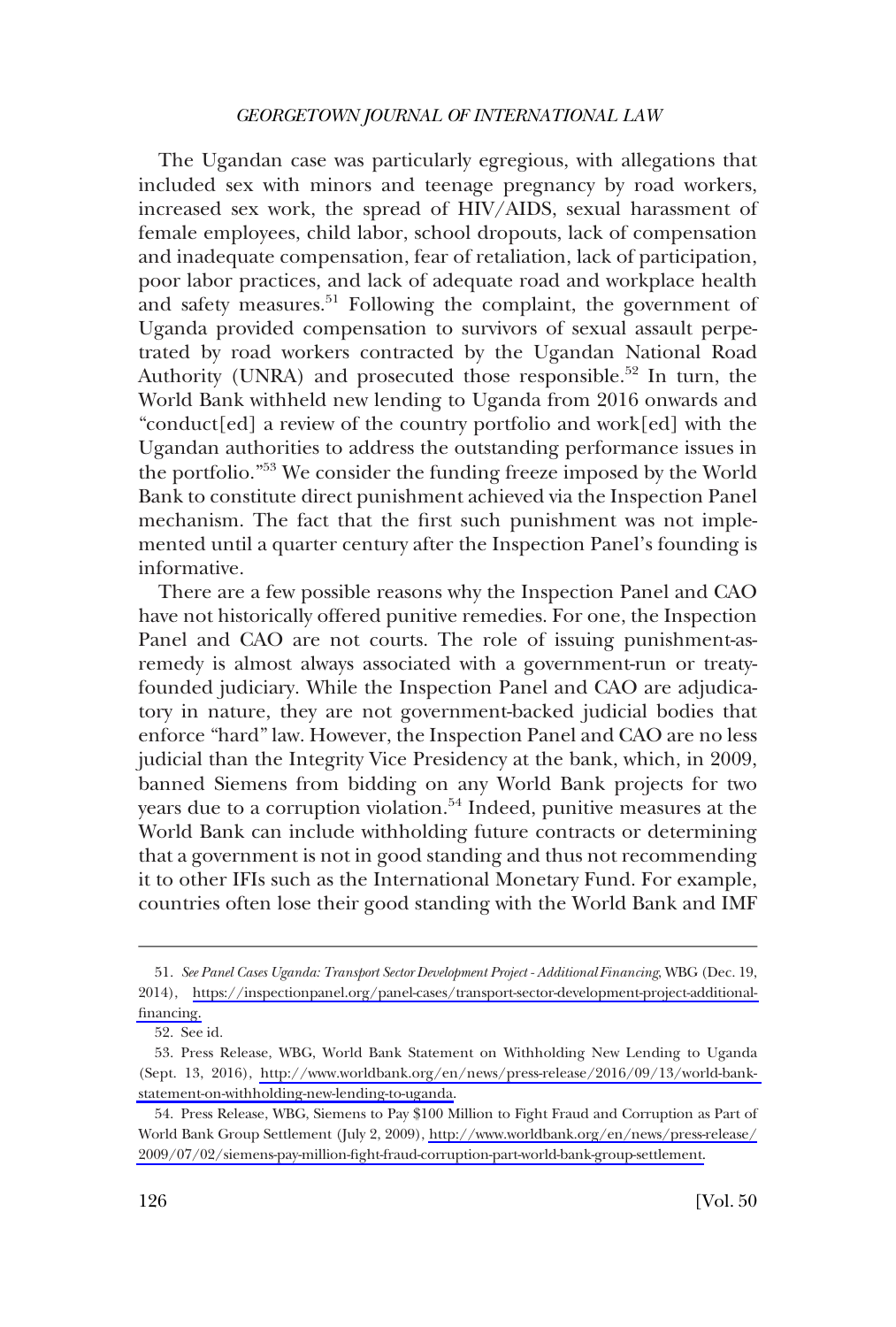<span id="page-14-0"></span>as a consequence for failing to re-pay a World Bank loan. Although the World Bank can punish bad actors in other contexts, it has chosen either to not empower the Inspection Panel and CAO with the authority to do so, or to discourage them from doling out this type of remedy.

Moreover, in the Western legal tradition, punitive remedies, and particularly monetary damages, are often used as additional deterrence in civil cases where compensatory damages may be insufficient to discourage future repeat behavior. Punitive remedies can also serve an expressive function, conveying social outrage at particularly egregious conduct.55 Against this backdrop, it is possible that the Inspection Panel and CAO believe the compensation paid out to affected communities is sufficient to deter future behavior. Or, both bodies may find the violations to not be particularly egregious in the cases they have adjudicated to date.<sup>56</sup> Finally, it is also possible that punishment *does* occur, it just happens on an informal, *de facto* basis. Where a firm or government is found to be in violation of World Bank standards, the reputational harm that results may prevent future contracts or delay recommendation to other IFIs even if no formal punishment is levied.

### 3. The Importance of NGOs

Individuals and communities harmed by World Bank projects are allowed to file complaints with the Inspection Panel and CAO without the involvement of an attorney or any formal organization. However, in practice, NGOs often play an important role both in making communities aware of their rights with respect to these bodies and assisting them with the complaint-filing process. Many NGOs support Inspection Panel and CAO complaints related to their issue area of focus, such as water quality, while others, like the wellknown Accountability Counsel, support complaints across a widerange of issue areas.

[Figure 3](#page-15-0) shows that, across all the types of remedies that we examine, complaints that are supported by NGOs have a higher probability of obtaining the remedy.

*See* Cass R. Sunstein, Daniel Kahneman & David Schkade, *Assessing Punitive Damages*  55. (U. Chi. L. Sch. Coase-Sandor Working Paper Series in Law and Economics, No. 50, 1997), [https://chicagounbound.uchicago.edu/law\\_and\\_economics/65/](https://chicagounbound.uchicago.edu/law_and_economics/65/).

<sup>56.</sup> Child rape in the Uganda Transport Sector Development Project aside, it is difficult to comprehend what the Inspection Panel and CAO deem egregious, as bulldozing homes in Lagos, Nigeria, or contaminating a community-sustaining river with crude oil in the Peruvian Amazon seem ripe for such categorization.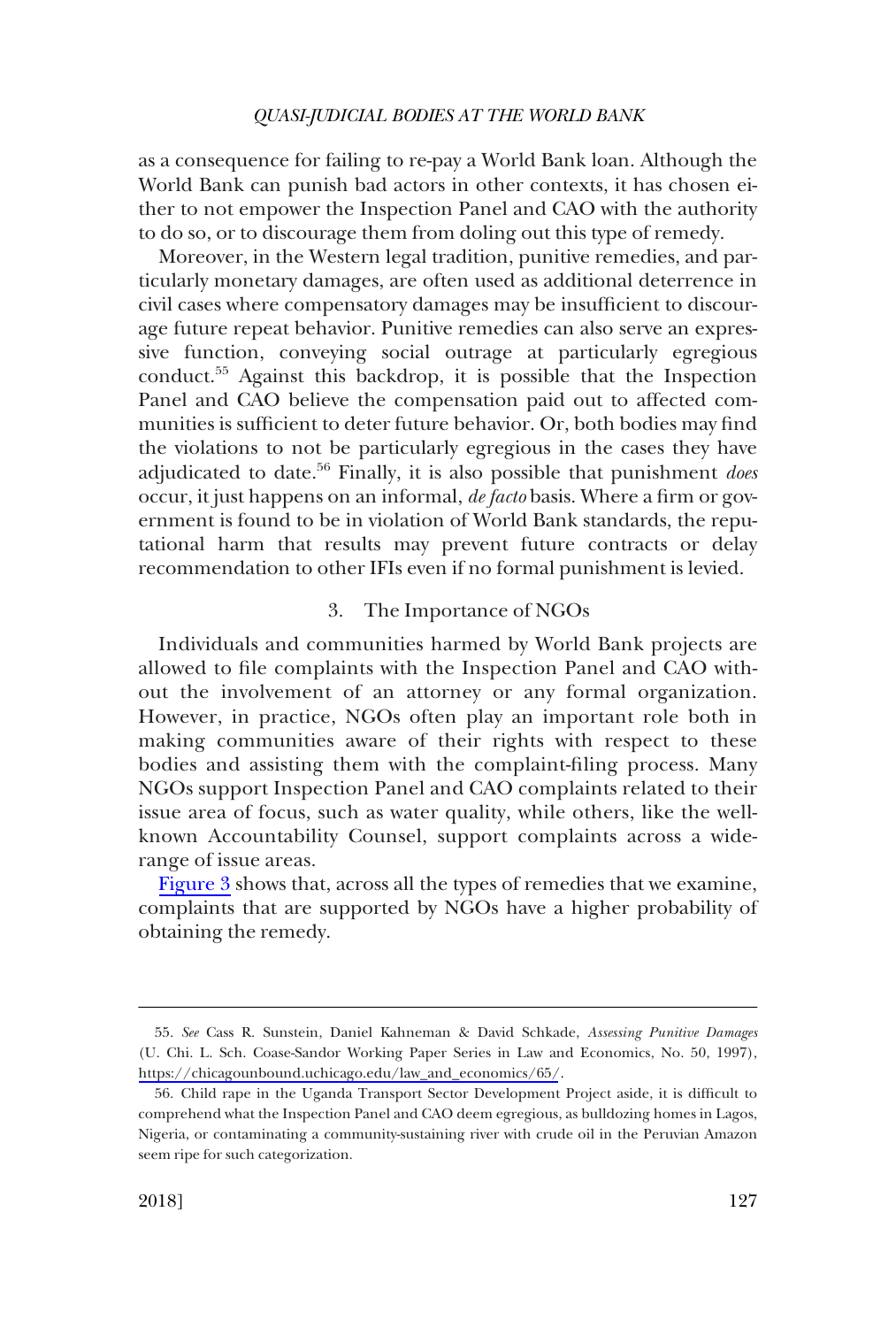<span id="page-15-0"></span>

FIGURE 3: *Outcomes by NGO Involvement* 

The strong relationship we observe between NGO support and complaint success is consistent with the claim made by the NGOs that provide this assistance: that their support is often necessary to allow project-affected communities to access the remedies that the Inspection Panel and CAO can potentially provide. It is also possible that this positive relationship is driven by screening—i.e., by the fact that NGOs choose cases for support on the basis of perceived merit and likelihood of success. While such screening does occur, NGO involvement is also associated with higher complaint quality. Additionally, NGOs are often involved proactively in organizing communities to bring complaints—it is not only that some complaints would fail in the absence of NGO involvement, many would not be brought at all.<sup>57</sup>

Our data suggest that NGO involvement is critical to the ability of the Inspection Panel and CAO to fulfill their mission and provide appropriate remedies to project-affected communities. This has implications for both the behavior of donors and NGOs and the design of accountability mechanisms themselves. It suggests that funding of NGOs that

<sup>57.</sup> For additional statistical analysis of the relationship between NGO support and complaint success, see Zvobgo & Graham, *supra* note 43.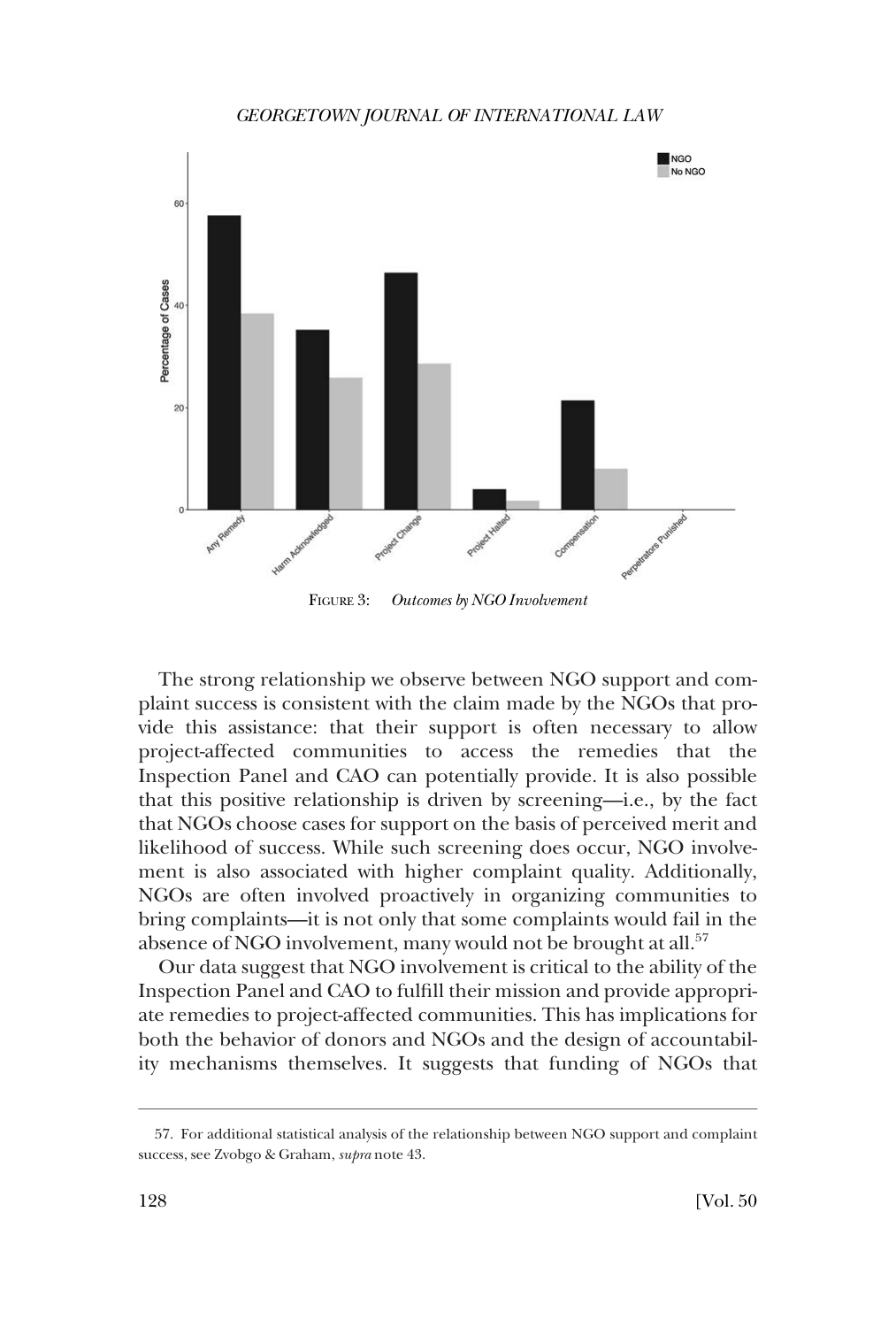<span id="page-16-0"></span>support complaints is critical to preventing and remedying human rights abuses, and it suggests that cooperation with NGOs as community advocates should be considered as a useful design principle when constructing accountability mechanisms. NGOs serve effectively as probono legal counsel to project-affected communities. Without their involvement, communities face many of the same challenges as a civil plaintiff pursuing a *pro se* complaint on their own behalf. In quasijudicial bodies, just as in domestic courts, effective counsel is often necessary for plaintiffs to achieve the remedies they deserve.

### III. LIMITATIONS OF THE INSPECTION PANEL AND CAO

The Inspection Panel and CAO have also received significant criticism for their system of accountability. For one, the World Bank's social and environmental standards have been criticized for being inadequate in protecting human rights by failing to fully integrate human rights standards.58 To the extent that the Inspection Panel and CAO police compliance with internal World Bank standards, the mechanisms' ability to protect human rights is only as effective as their mandate allows them to be. To that effect, civil society organizations have identified several insufficiencies in the standards. For example, current World Bank safeguard policies on Involuntary Resettlement and Indigenous People identify children as a "vulnerable group," but "stop short of mandating that programs and projects take any particular measures to prevent harm to children and protect their rights," including prohibiting the use of child labor in World Bank-funded projects.<sup>59</sup> The World Bank has also been criticized for failing to address the rights and needs of people with disabilities, $60$  as well as gender, gender identity, and sexual orientation concerns.<sup>61</sup>

<sup>58.</sup> *See* Altholz & Sullivan, *supra* note 3, at 4.

*Child Rights and the World Bank Safeguards Campaign*, The Bank Info. Ctr., [http://www.](http://www.bankinformationcenter.org/our-work/safeguards/childrights/) 59. [bankinformationcenter.org/our-work/safeguards/childrights/](http://www.bankinformationcenter.org/our-work/safeguards/childrights/) (last visited May 7, 2018). The Bank Information Center has recognized, however, that the IFC performance standards have been more explicit about the rights of the child, prohibiting the employment of "children in any manner that is economically exploitative, or is likely to be hazardous or to interfere with the child's education, or to be harmful to the child's health or physical, mental, spiritual, moral, or social development," and prohibiting the employment of children under the age of eighteen in hazardous work. *Id*.

<sup>60.</sup> On August 4, 2016, however, the World Bank approved a new Environmental and Social Framework that specifically addresses the impact of projects on persons with disabilities. The Framework entered into effect in October, 2018. *Environmental and Social Framework*, WORLD BANK, <https://www.worldbank.org/en/projects-operations/environmental-and-social-framework>(last visited February 27, 2019).

*Gender and SOGIE*, The Bank Information Center, [http://www.bankinformationcenter.](http://www.bankinformationcenter.org/our-work/safeguards/gender-and-sogi/)  61. [org/our-work/safeguards/gender-and-sogi/](http://www.bankinformationcenter.org/our-work/safeguards/gender-and-sogi/) (last visited May 7, 2018).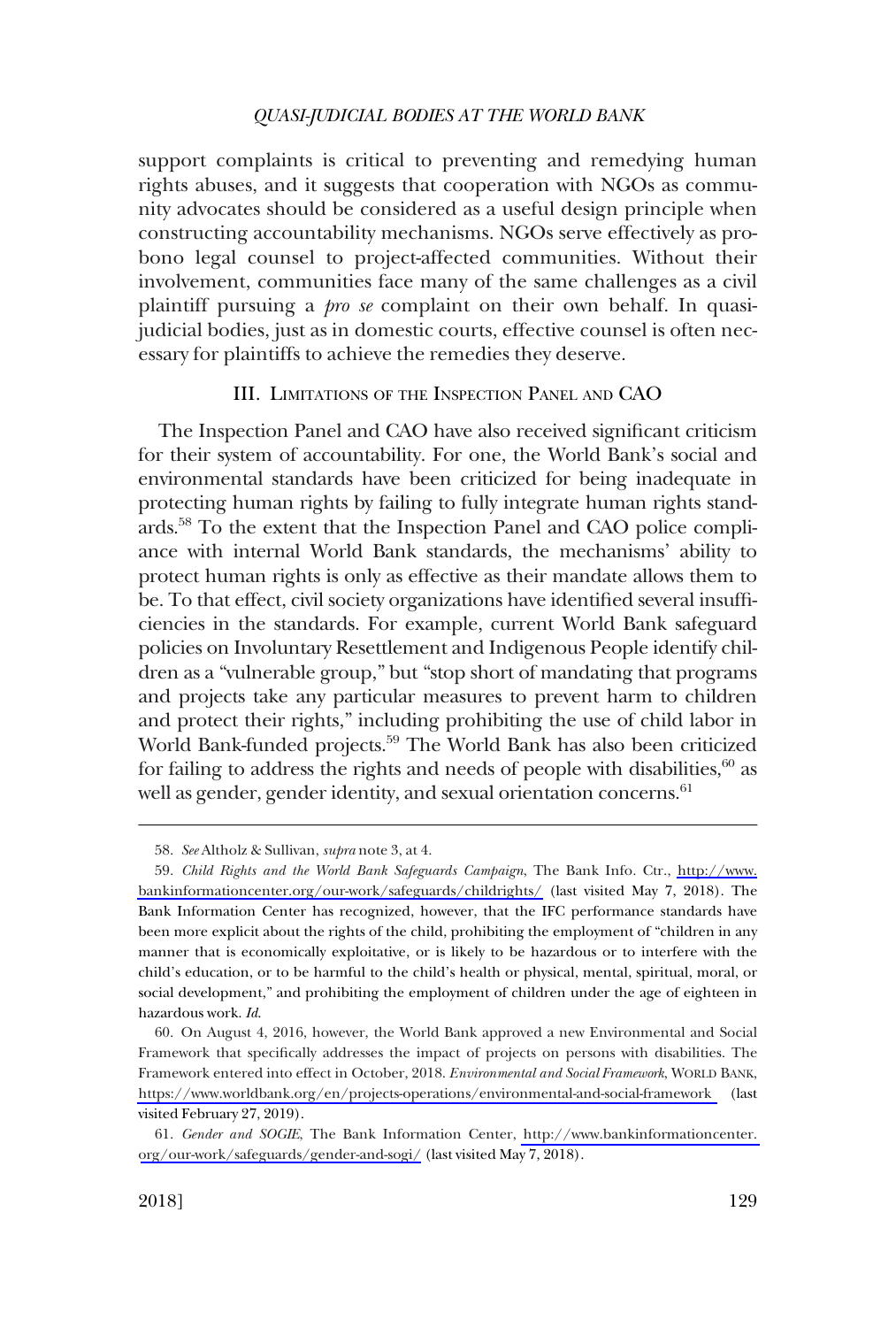The Inspection Panel and the CAO have also been criticized for being relatively toothless, concentrating too much on mediation or lacking any real power to implement decisions or deliver effective remedies. Critics have pointed out that both mechanisms have limited authority, confined only to compliance review, and in the case of the CAO, dedicate much of the complaint process to mediation. Indeed, the CAO has been criticized for sidestepping potential human rights violations and focusing instead on issues on which agreement between the parties was likely.<sup>62</sup> This shortcoming in particular was attributed to the critique that the CAO was far too focused on alternative dispute resolution at the expense of actually holding violators accountable.<sup>63</sup> Additionally, even when the CAO releases findings that reveal that a project resulted in grave human rights abuses, its report is not binding on the IFC to make significant changes to the project or halt it altogether.64 Such was the case in the IFC-funded project involving Corporation Dinant in Honduras. After a CAO audit in 2014 condemned the IFC and revealed that Dinant handled land disputes by engaging in killings and violent evictions of peasant farmers, the IFC issued a lukewarm response that failed to address many of the CAO's findings.65 It was only after a public outcry from over seventy civil society organizations and criticism from the World Bank Group Board that the IFC admitted its failures and created a more robust action plan that addressed the problems that the CAO identified.<sup>66</sup> And as our data bears out, complaints lodged with both the Inspection Panel and the CAO almost never result in punitive remedies, even for egregious violations. When the remedies are not proportional to the harm, it is difficult to claim that justice has been meted out.

Furthermore, the CAO process has been criticized for being procedurally unjust, with plaintiffs unable to review the CAO's draft investigation report until after the President of the World Bank approves it, while the IFC and MIGA are given the opportunity to review it immediately.67 There are also significant power imbalances between the

<sup>62.</sup> *See* Altholz & Sullivan, *supra* note 3, at 4.

<sup>63.</sup> *Id*.

<sup>64.</sup> *Id*.

<sup>65.</sup> Nina Lakhahi, *World Bank Lending Arm Forced Into U-turn After Honduras Loan Row*, THE GUARDIAN (Jan. 23, 2014), [https://www.theguardian.com/global-development/2014/jan/23/](https://www.theguardian.com/global-development/2014/jan/23/world-bank-ifc-forced-uturn-honduras-dinant)  [world-bank-ifc-forced-uturn-honduras-dinant.](https://www.theguardian.com/global-development/2014/jan/23/world-bank-ifc-forced-uturn-honduras-dinant)

<sup>66.</sup> *Id*. The Dinant case does not appear in our data, because the case had not formally closed as of May 2017 when data collection was completed.

<sup>67.</sup> Centre for Research on Multinational Corporations, Glass Half Full? The State of Accountability in Development Finance Annex 12, https://www.grievancemechanisms.org/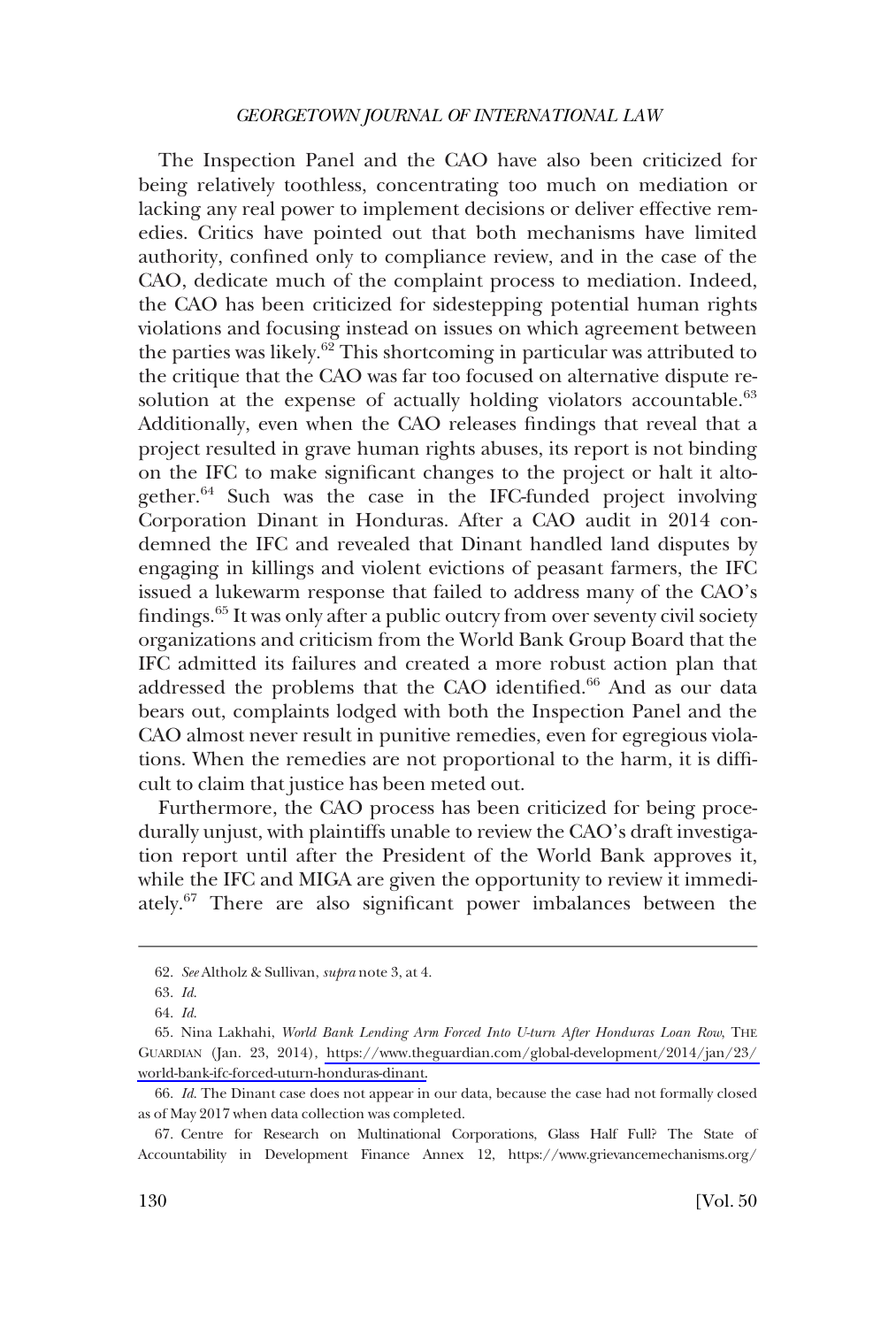<span id="page-18-0"></span>parties. Oftentimes, affected communities do not have the level of power, influence, and resources that multinational corporations do. The Inspection Panel has been criticized for its complicated rules of procedure that often require external assistance from organizations versed in the process.<sup>68</sup> And among the individuals and communities who lodge complaints with these mechanisms, the ones that are represented by NGOs frequently receive more attention from the Inspection Panel and/or CAO, and are more likely to reach the compliance stage. $69$ 

### IV. IMPACT ON THE INTERNATIONAL HUMAN RIGHTS LANDSCAPE

While there is significant improvement to be made in the Inspection Panel's and CAO's systems of compliance, the accountability mechanisms of IFIs stand to impact the protection of international human rights in substantial ways. Notably, accountability mechanisms have the potential to fill part of the so-called "enforcement gap" in holding private actors in foreign jurisdictions accountable for human rights violations.70 In filling these pockets of accountability, these mechanisms offer another avenue for affected communities to redress harm and force multinational corporations into some level of accountability.

# A. *Impact on Plaintiffs*

In the context of venues for seeking recourse for human rights violations, the most obvious impact that accountability mechanisms have on plaintiffs is increased access to justice. Accountability mechanisms provide an additional instrument for redress in the human rights toolkit. While their scope is limited, within the domain of human rights violations related to World Bank projects, these bodies may be considerably more effective in providing remedies to victims than existing international and domestic courts.

[attachments/annex-12-the-compliance-advisor-ombudsman-of-the-international-finance-corporation](https://www.grievancemechanisms.org/attachments/annex-12-the-compliance-advisor-ombudsman-of-the-international-finance-corporation-and-multilateral-investment-guarantee-agency/at_download/file)[and-multilateral-investment-guarantee-agency/at\\_download/file](https://www.grievancemechanisms.org/attachments/annex-12-the-compliance-advisor-ombudsman-of-the-international-finance-corporation-and-multilateral-investment-guarantee-agency/at_download/file) (last visited May 7, 2018).

<sup>68.</sup> Daniel Bradlow, *Private Complainants and International Organizations: A Comparative Study of the Independent Inspection Mechanisms in International Financial Institutions*, 36 GEO. J. INT'L L. 403, 466 (2005).

<sup>69.</sup> *See* Altholz & Sullivan, *supra* note 3, at 75.

<sup>70.</sup> *See* Natalie L. Bridgeman and David B. Hunter, *Narrowing the Accountability Gap: Toward a New Foreign Investor Accountability Mechanism*, 20 GEO. INT'L ENVTL. L. REV. 187, 194-207 (2008). Bridgeman and Hunter discuss the enforcement gap as a combination of the shortcomings of host country laws, home country laws, and international laws to fully address the conduct of multinational enterprises operating extraterritorially.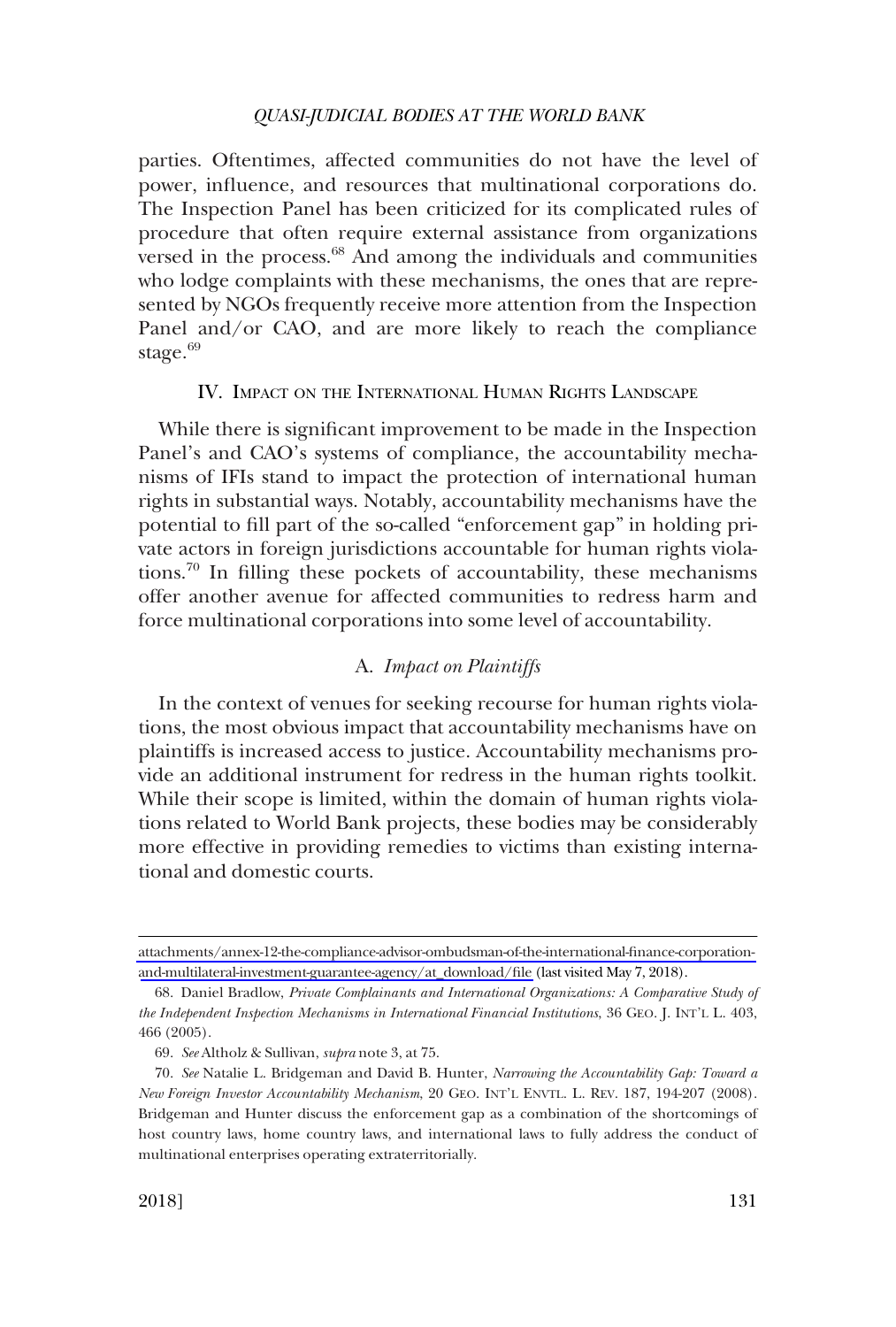Our data show that there are some types of remedies, such as a formal acknowledgement of harm, the prevention of future harm (via the halting or altering of World Bank projects), and the mandating of compensation, that the Inspection Panel and CAO are quite effective at delivering. The justice that the Inspection Panel and CAO provide is also relatively swift: most cases conclude within three years of the initial complaint and some much faster. However, our data also show that there are types of remedies theses bodies almost never provide, most notably punishment of perpetrators. This raises the question of how the ability of the Inspection Panel and CAO to provide remedies to plaintiffs compares to other judicial venues, particularly those that have greater power to punish perpetrators.

Under the current human rights regime, there are a limited number of judicial venues where victims of human rights abuses can take their claims. Internationally, the most popular among these are the regional human rights courts. Several hurdles, however, exist in these venues, notably jurisdictional requirements. For example, individuals who want their cases to be adjudicated in the Inter-American Court of Human Rights (IACHR) must first submit a petition to the Inter-American Commission on Human Rights, which then decides whether it will refer the case to the IACHR.<sup>71</sup> In the African Court on Human and Peoples' Rights (ACHPR), complaints by individuals and NGOs can be filed directly, but only if the relevant state has formally agreed to ACHPR's jurisdiction over direct complaints.<sup>72</sup> The standards are less constrained in the European Court of Human Rights (ECHR), where an individual, group, or NGO can submit a complaint directly.73 However, in all three examples, the complaints must allege claims against states that have

The IACHR receives about 1,500 petitions every year. The IACHR currently has 71. jurisdiction over twenty Organization of American States (OAS) member states: Argentina, Barbados, Bolivia, Brazil, Chile, Colombia, Costa Rica, Dominican Republic, Ecuador, El Salvador, Guatemala, Haiti, Honduras, Mexico, Nicaragua, Panama, Paraguay, Peru, Suriname, and Uruguay. *See Inter-American Human Rights System*, Int'l Just. Resource Ctr., [http://www.](http://www.ijrcenter.org/regional/inter-american-system/#Inter-American_Court_of_Human_Rights)  [ijrcenter.org/regional/inter-american-system/#Inter-American\\_Court\\_of\\_Human\\_Rights](http://www.ijrcenter.org/regional/inter-american-system/#Inter-American_Court_of_Human_Rights) (last visited May 7, 2018).

<sup>72.</sup> As of this writing, eight states have accepted the ACHPR's jurisdiction to receive complaints referred by individuals and non-governmental organizations: Benin, Burkina Faso, Cote d'Ivoire, Ghana, Malawi, Mali, Rwanda, and Tanzania. In February 2016, Rwanda announced that it would withdraw its acceptance of ACHPR's jurisdiction over individual and group complaints. *See African Court on Human and Peoples' Rights*, Int'l Just. Resource Ctr., [http://](http://www.ijrcenter.org/regional/african/#African_Court_on_Human_and_Peoples8217_Rights) [www.ijrcenter.org/regional/african/#African\\_Court\\_on\\_Human\\_and\\_Peoples8217\\_Rights](http://www.ijrcenter.org/regional/african/#African_Court_on_Human_and_Peoples8217_Rights) (last visited May 7, 2018).

<sup>73.</sup> They also do not have to be a citizen of a state that is party to the European Convention on Human Rights, but must allege violations that concern a state that is party to the convention. *See*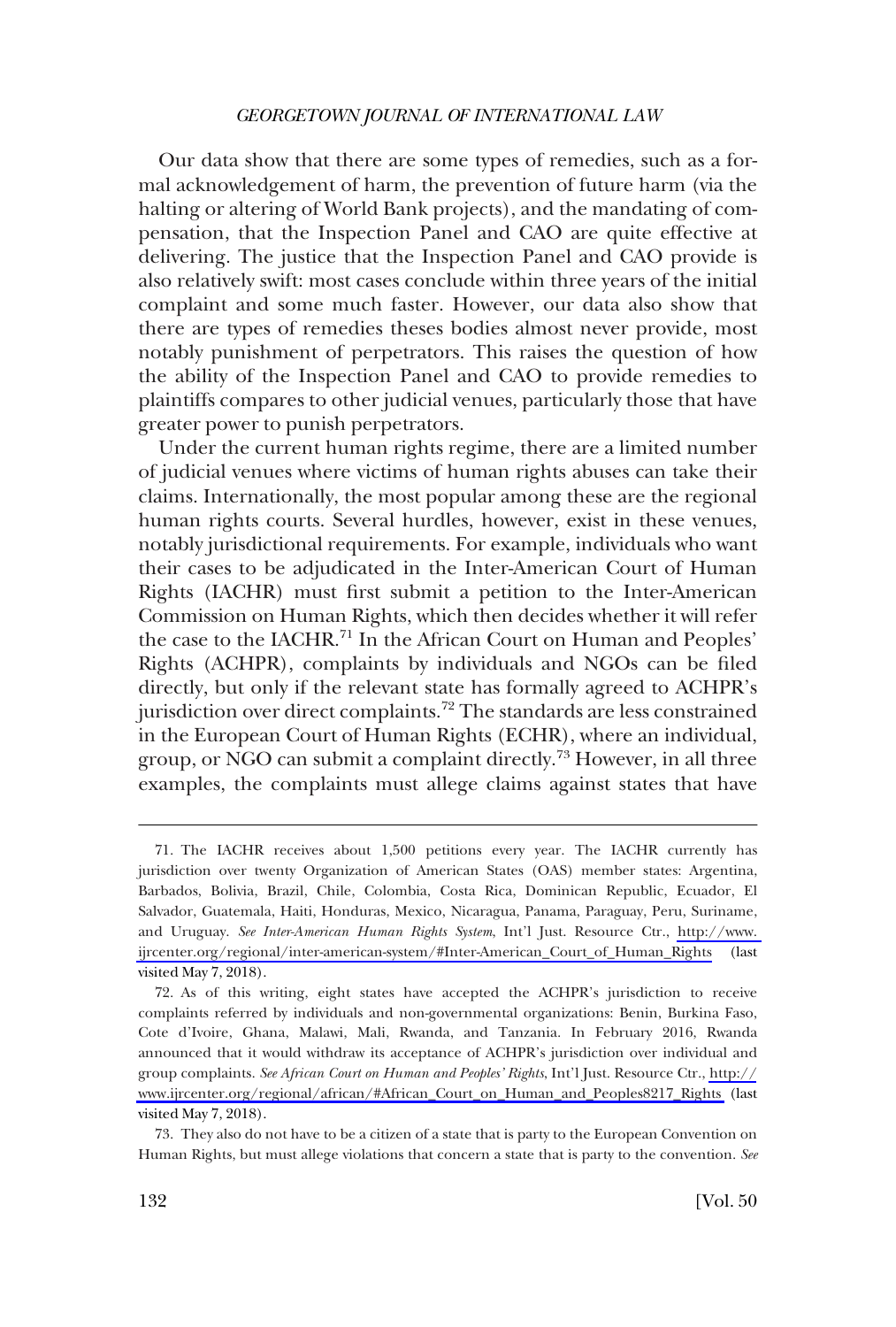accepted the jurisdiction of the respective court.<sup>74</sup> In other words, claims against individuals, corporations, or non-government entities cannot be adjudicated in these regional courts.75 It is also noteworthy that when international courts have delivered verdicts against perpetrators of human rights violations, these judgements often come decades after the abuses occurred.<sup>76</sup>

Thus, for individuals who have been harmed by IFI projects, the option to seek redress in international courts is limited.<sup>77</sup> Where projects are financed by the private sector arm of the World Bank, this option tends to be wholly foreclosed because these courts do not have jurisdiction over private corporations.<sup>78</sup> For public sector projects,

75. Human rights cases against individuals can be adjudicated in international criminal tribunals such as the International Criminal Court (ICC), as well as domestic courts. However, for criminal culpability to attach in the ICC, the alleged crime must rise to the level of genocide, crimes against humanity, or war crimes. *See International Criminal Court*, Int'l Just. Resource Ctr., <http://www.ijrcenter.org/international-criminal-law/international-criminal-court/>(last visited May 7, 2018). As for domestic courts, the cases can succeed if the relevant country has an adequately robust legal system for tort liability and/or criminal prosecution of well-connected individuals, which often is not the case in developing countries.

*See, e.g*., Poma Poma v. Peru, U.N. Hum. Rts. Comm., U.N. Doc. CCPR/C/95/D/1457/ 76. 2006 (2009), [https://undocs.org/CCPR/C/95/D/1457/2006.](https://undocs.org/CCPR/C/95/D/1457/2006) In the 1950s, the Peruvian government had diverted water away from local farmers who relied on this water source exclusively. After spending several years exhausting domestic remedies as required by the First Optional Protocol, the complainant filed a complaint with the U.N. Human Rights Committee. The Committee issued a decision against Peru in 2009, over forty years after the original abuse.

The International Court of Justice (ICJ) only allows for claims between states (governments 77. and government actors). While the ICJ has addressed human rights issues in several of its decisions, diplomatic considerations would make it unlikely for a state to pursue a claim against another state for violations stemming from an IFI project. *See International Court of Justice*, Int'l Just. Resource Ctr., <http://www.ijrcenter.org/international-criminal-law/international-criminal-court/> (last visited May 7, 2018).

78. In recent years, the IACHR has considered developing jurisprudence that would hold a corporation's home country liable for corporate conduct abroad. *See* Benjamin Hoffman, *Inter-American Commission on Human Rights to Consider "Home Country Liability" for the Extraterritorial Actions of Transnational Corporations*, Earth Rts. Int'l (Nov. 7, 2013), [https://earthrights.org/blog/inter](https://earthrights.org/blog/inter-american-commission-on-human-rights-to-consider-home-country-liability-for-the-extraterritorial-actions-of-transnational-corporations/)[american-commission-on-human-rights-to-consider-home-country-liability-for-the-extraterritorial](https://earthrights.org/blog/inter-american-commission-on-human-rights-to-consider-home-country-liability-for-the-extraterritorial-actions-of-transnational-corporations/)[actions-of-transnational-corporations/](https://earthrights.org/blog/inter-american-commission-on-human-rights-to-consider-home-country-liability-for-the-extraterritorial-actions-of-transnational-corporations/). Article 36 of the OAS Charter states, "Transnational enterprises and foreign private investment shall be subject to the legislation of the host countries and to the jurisdiction of their competent courts and to the international treaties and agreements to which said countries are parties, and should conform to the development policies of the recipient countries." Thus, while the Charter establishes a host country's liability for the conduct of private enterprises within its jurisdiction, neither the Commission nor the IACHR to date have

*European Court of Human Rights*, Int'l Just. Resource Ctr., [http://www.ijrcenter.org/european](http://www.ijrcenter.org/european-court-of-human-rights/#Jurisdiction)[court-of-human-rights/#Jurisdiction](http://www.ijrcenter.org/european-court-of-human-rights/#Jurisdiction) (last visited May 7, 2018).

*See International Criminal Court*, Int'l Just. Resource Ctr., [http://www.ijrcenter.org/](http://www.ijrcenter.org/international-criminal-law/international-criminal-court/)  74. [international-criminal-law/international-criminal-court/](http://www.ijrcenter.org/international-criminal-law/international-criminal-court/) (last visited May 7, 2018).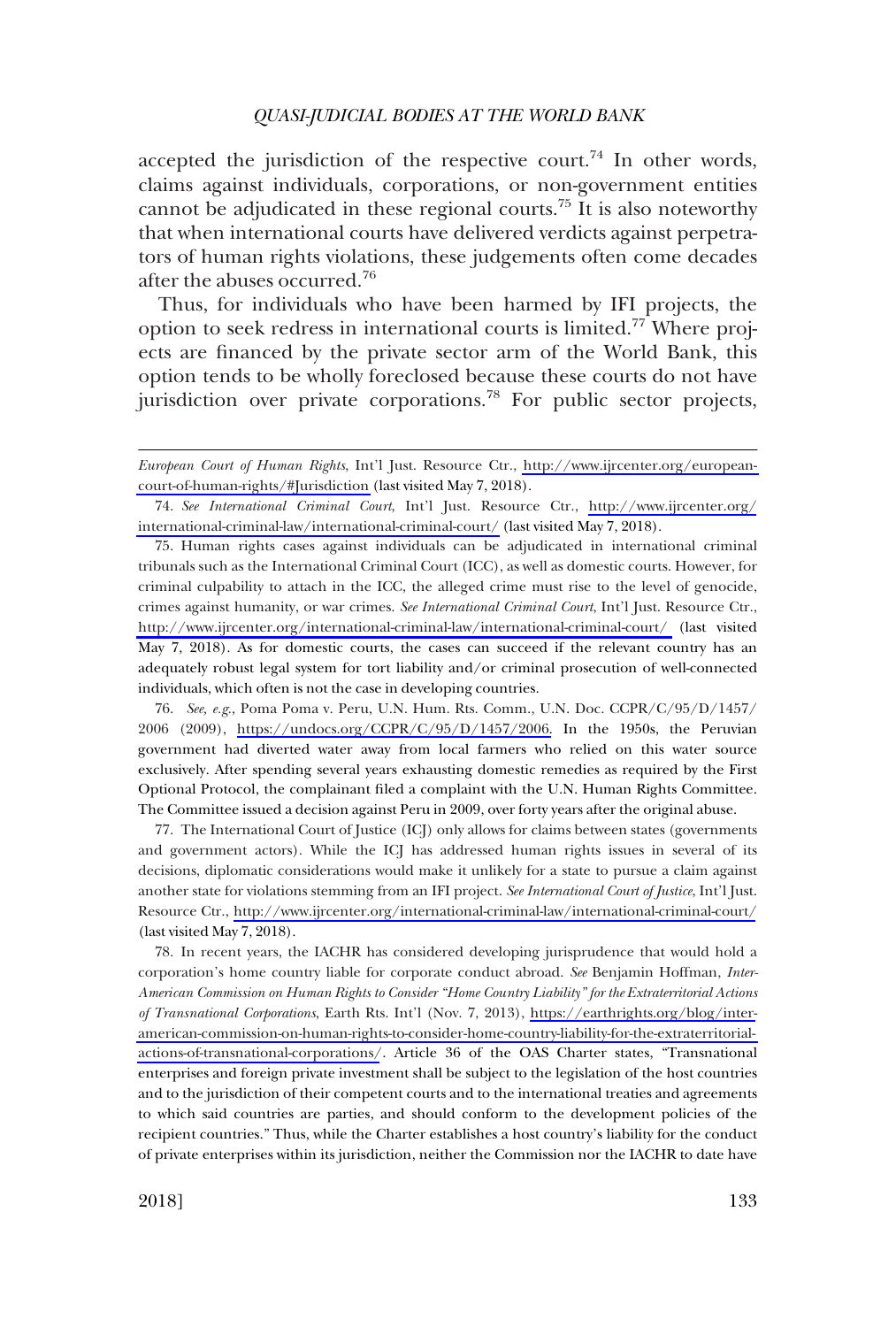individuals can bring claims in these regional venues against the state where the violations occurred, assuming they can surmount the jurisdictional barriers.79 To date, no World Bank project-related cases have been brought in the IACHR, the ECHR, or the ACHPR.

Outside of accountability mechanisms, plaintiffs also have the option of bringing cases in domestic courts. Some international human rights courts, such as the IACHR, even require plaintiffs to exhaust domestic remedies first. However, the effectiveness of this route depends largely on how robust the courts are in any given country and the strength of its enforcement. World Bank projects take place in developing countries whose court systems are often underfunded, lack administrative capacity, or are vulnerable to corruption.<sup>80</sup> These countries also often lack sufficient laws to hold corporations accountable, or laws that create some level of tort liability for governments.<sup>81</sup> Indeed, in the interest of

outlined guidelines for holding a corporation's home country liable for private conduct outside of the home country's jurisdiction. *See* Daniel Cerqueira, *The Attribution of Extraterritorial Liability for the Acts of Private Parties in the Inter-American System: Contributions to the debate on corporations and human rights*, Justicia en las Americas (Oct. 14, 2015), [https://dplfblog.com/2015/10/14/the](https://dplfblog.com/2015/10/14/the-attribution-of-extraterritorial-liability-for-the-acts-of-private-parties-in-the-inter-american-system-contributions-to-the-debate-on-corporations-and-human-right/)[attribution-of-extraterritorial-liability-for-the-acts-of-private-parties-in-the-inter-american](https://dplfblog.com/2015/10/14/the-attribution-of-extraterritorial-liability-for-the-acts-of-private-parties-in-the-inter-american-system-contributions-to-the-debate-on-corporations-and-human-right/)[system-contributions-to-the-debate-on-corporations-and-human-right/.](https://dplfblog.com/2015/10/14/the-attribution-of-extraterritorial-liability-for-the-acts-of-private-parties-in-the-inter-american-system-contributions-to-the-debate-on-corporations-and-human-right/)

79. In 2011, three civil society organizations took a more novel approach and filed a petition before the IACHR directly against the World Bank and the Inter-American Development Bank (IDB) for human rights violations that occurred during the construction of the Chixoy hydroelectric dam in Guatemala in the late 1970s and early 1980s. In a supplemental brief filed in May 2012, the petitioners addressed the admissibility issues by arguing that the Commission had jurisdiction over the World Bank and IDB, because these bodies are made up of states that have human rights obligations. The brief argued that these states cannot evade their human rights obligations by reorganizing themselves into IFIs. The brief further addressed another gap in enforcement, explicitly noting the limits of the Inspection Panel: "The World Bank Inspection Panel and IDB Independent Inspection Mechanism provide recourse to individuals affected by current bank projects. These recourse mechanisms, however, were not created until 1994 and cannot review claims retroactively, thereby excluding the communities [harmed by the construction of the Chixoy Dam]. The petitioners here therefore are left in a legal black hole, unable to bring their claims domestically, because of the immunity granted these organizations by domestic legislation, and shut out of the review mechanism currently available to all others through the organizations themselves." *See* Brief in Support of the Appeal Petition filed on December 7, 2011, Guatemala Sobrevivientes de la Comunidad de Río Negro y otras comunidades similares en Guatemala (The Chixoy Dam Case), Inter-Am. Comm'n H.R., ¶ 55, [http://globalinitiative-escr.org/wp-content/uploads/2012/05/Chixoy-Brief-Final-May-8.pdf.](http://globalinitiative-escr.org/wp-content/uploads/2012/05/Chixoy-Brief-Final-May-8.pdf) In January 2014, Congress passed the U.S. Consolidated Appropriations Bill, which instructed the U.S. members of the World Bank and IDB to report on the steps being taken to implement the 2010 reparation plan to compensate the communities impacted by the Chixoy Dam. *See Chixoy Dam*, Int'l Rivers,<https://www.internationalrivers.org/campaigns/chixoy-dam> (last visited May 7, 2018).

80. *See, e.g*., WBG, *supra* note 5.

81. The U.S. analog would be the Federal Tort Claims Act.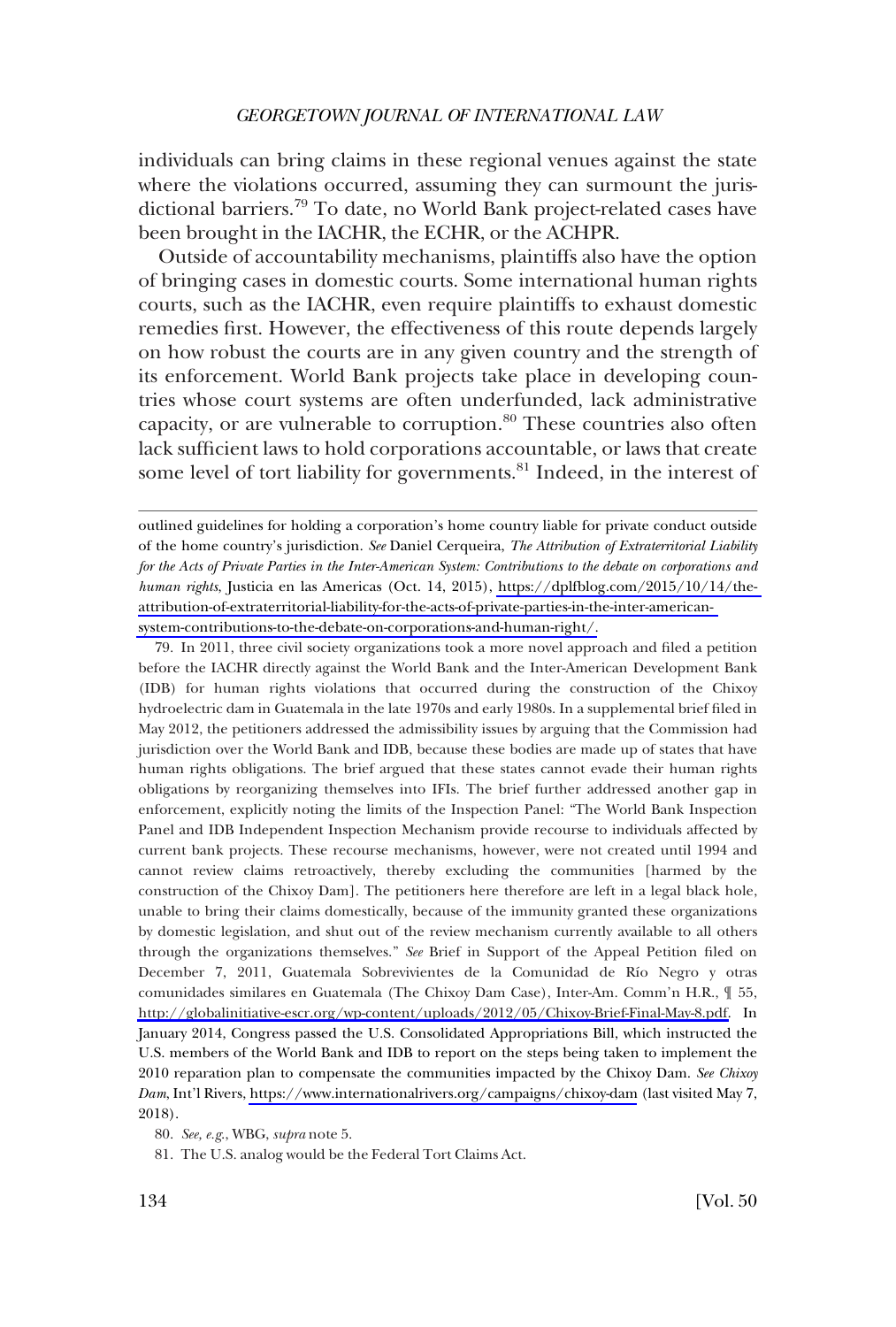economic growth and encouraging foreign investment, governments in developing countries may lack the political will to pass laws that would allow for a cause of action against a corporation, or enforce remedies even if a judgment was obtained.<sup>82</sup> These hurdles make it substantially difficult for plaintiffs to seek justice in domestic courts.<sup>83</sup>

Thus, while domestic courts and regional human rights courts offer the possibility of punishing the perpetrators of human rights abuses, such justice is often prohibitively difficult to obtain. The jurisdictional barriers to obtaining justice through regional human rights courts are high, and domestic courts are often plagued by both low capacity and a fundamental conflict of interest.<sup>84</sup> In autocratic contexts in particular, the government is frequently unwilling to police itself.<sup>85</sup> In light of the shortcomings of the other venues' availability, accountability mechanisms embedded in international organizations need not be perfect in order to constitute an important step forward in the availability of redress for victims of human rights abuses.

The rise of accountability mechanisms can also have indirect effects on plaintiffs. Plaintiffs' experiences in taking formal action to hold an international organization accountable can have the spillover effect of encouraging a push for human rights in other areas, either locally or nationally. More substantively, engaging in the ideas, language, and process of rights assertion, particularly in partnership with an international NGO, can result in the transfer of global norms about human rights.<sup>86</sup> This rippling can impact state sovereignty, with increased pressure from citizenry to conform to international standards of human rights, either through domestic law or ratification of treaties.<sup>87</sup>

A number of documented standards, guidelines, norms, and best practices exist to address the environmental and social impacts of multinational corporations. Examples include the Organization for Economic Co-operation and Development's (OECD) Guidelines on Multinational Enterprises, the U.N. Global Compact, the U.N. Guiding

<sup>82.</sup> See Terry Collingsworth, The Key Human Rights Challenge: Developing Enforcement Mechanisms, 15 Harv. Hum. Rts. J. 183, 183-203 (2002).

<sup>83.</sup> See id.

*See* Christopher Fariss et al., *Secure From What? Theorizing and Measuring Property Rights*  84. *Security* (Working Paper, 2017), [https://dornsifecms.usc.edu/assets/sites/298/docs/Fariss\\_](https://dornsifecms.usc.edu/assets/sites/298/docs/Fariss_Graham_Kenwick_Property-Rights-Security_v4.pdf) [Graham\\_Kenwick\\_Property-Rights-Security\\_v4.pdf.](https://dornsifecms.usc.edu/assets/sites/298/docs/Fariss_Graham_Kenwick_Property-Rights-Security_v4.pdf)

<sup>85.</sup> *See id*.

<sup>86.</sup> These norms are decidedly rooted in Western norms, and whether this is desirable is perhaps a topic for a different scholarly endeavor.

<sup>87.</sup> *See generally* Kathryn Sikkink, The Justice Cascade: How Human Rights Prosecutions Are Changing World Politics (2011).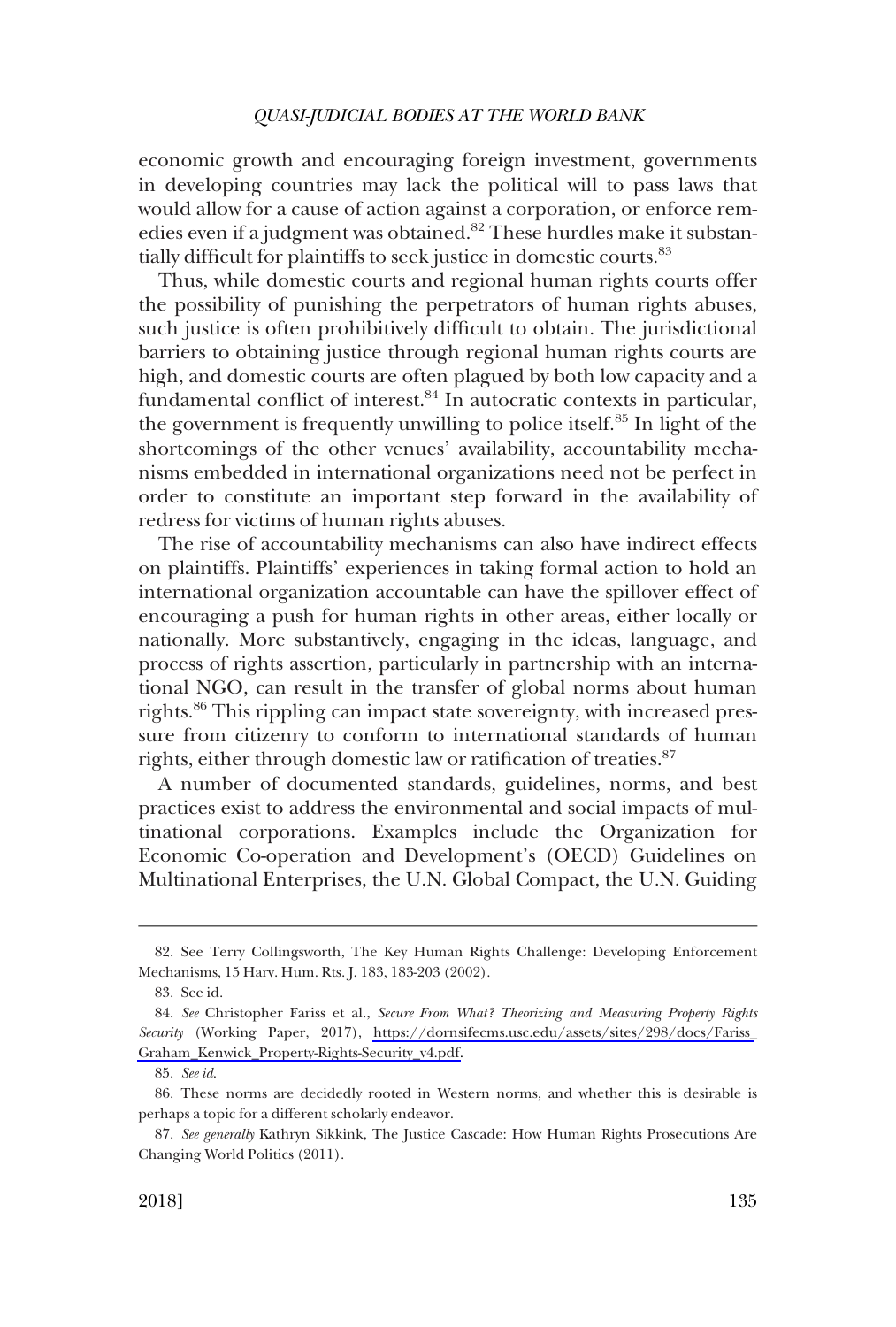Principles on Business and Human Rights, and the Equator Principles. While these standards are not "hard" law, they constitute a set of norms that at times overlaps with global conceptions of human rights. By purportedly holding itself out to be accountable to these standards, the World Bank has created, via the Inspection Panel and CAO, a process through which citizens of developing countries can be exposed to, and engage in, these standards and norms.

One such example of this spillover effect is the case of Bimbo Omowole Osobe in Lagos, Nigeria. In 2013, Osobe was the owner of a soft drink business in the Lagos slum of Badia East when her neighborhood was bulldozed as part of a World Bank urban renewal project, the Lagos Metropolitan Development and Governance Project.<sup>88</sup> Within a matter of hours, without warning, consultation, or compensation, the local police cleared the residents out of Badia East as excavators flattened all buildings in the area.<sup>89</sup> When Osobe returned to her cement block house several hours later, she saw that it—and her two small shops—had been completely destroyed.<sup>90</sup> Displaced, the evictees of Badia East became homeless and grew more destitute.<sup>91</sup> Some died of malnutrition, and some of the women turned to prostitution to survive.<sup>92</sup> Osobe initially slept on cartons on top of the rubble, but then moved from one shelter to another.<sup>93</sup>Osobe's experience with homelessness transformed her into an outspoken activist for her community, and along with other evictees, she filed a complaint with the Inspection Panel.<sup>94</sup> In April 2016, she spoke out at the World Bank's headquarters against her community's displacement.95 But Osobe's activism was not

For more information about the project, see *Nigeria - Lagos Metropolitan Development and*  88. *Governance Project*, WBG, [http://documents.worldbank.org/curated/en/142611468096552955/](http://documents.worldbank.org/curated/en/142611468096552955/Nigeria-Lagos-Metropolitan-Development-and-Governance-Project) [Nigeria-Lagos-Metropolitan-Development-and-Governance-Project](http://documents.worldbank.org/curated/en/142611468096552955/Nigeria-Lagos-Metropolitan-Development-and-Governance-Project) (last visited May 7, 2018) (hereinafter "Nigeria – Lagos").

*See* Sasha Chavkin et al., *How the World Bank Broke Its Promise to Protect the Poor*, Int'l 89. Consortium of Investigative Journalists, Apr. 16, 2015, [https://www.icij.org/project/world-bank/](https://www.icij.org/project/world-bank/how-world-bank-broke-its-promise-protect-poor)  [how-world-bank-broke-its-promise-protect-poor.](https://www.icij.org/project/world-bank/how-world-bank-broke-its-promise-protect-poor)

<sup>90.</sup> See id.

<sup>91.</sup> *See* Nigeria – Lagos, *supra* note 88.

<sup>92.</sup> *See* Nigeria – Lagos, *supra* note 88.

Elaine Zuckerman & Betty Abah, *When the World Bank Bulldozed Her Community, She Fought*  93. *Back*, MS. MAGAZINE (Oct. 3, 2016), [http://msmagazine.com/blog/2016/10/03/world-bank](http://msmagazine.com/blog/2016/10/03/world-bank-project-evictee-becomes-womens-rights-activist/)[project-evictee-becomes-womens-rights-activist/](http://msmagazine.com/blog/2016/10/03/world-bank-project-evictee-becomes-womens-rights-activist/).

*See* Memorandum to the Executive Directors of the International Development Association 94. (July 16, 2014), [http://documents.worldbank.org/curated/en/396051468144271647/pdf/](http://documents.worldbank.org/curated/en/396051468144271647/pdf/896130INSP0P0700Box0385286B00OUO090.pdf) [896130INSP0P0700Box0385286B00OUO090.pdf.](http://documents.worldbank.org/curated/en/396051468144271647/pdf/896130INSP0P0700Box0385286B00OUO090.pdf)

<sup>95.</sup> *See* Nigeria – Lagos, *supra* note 88.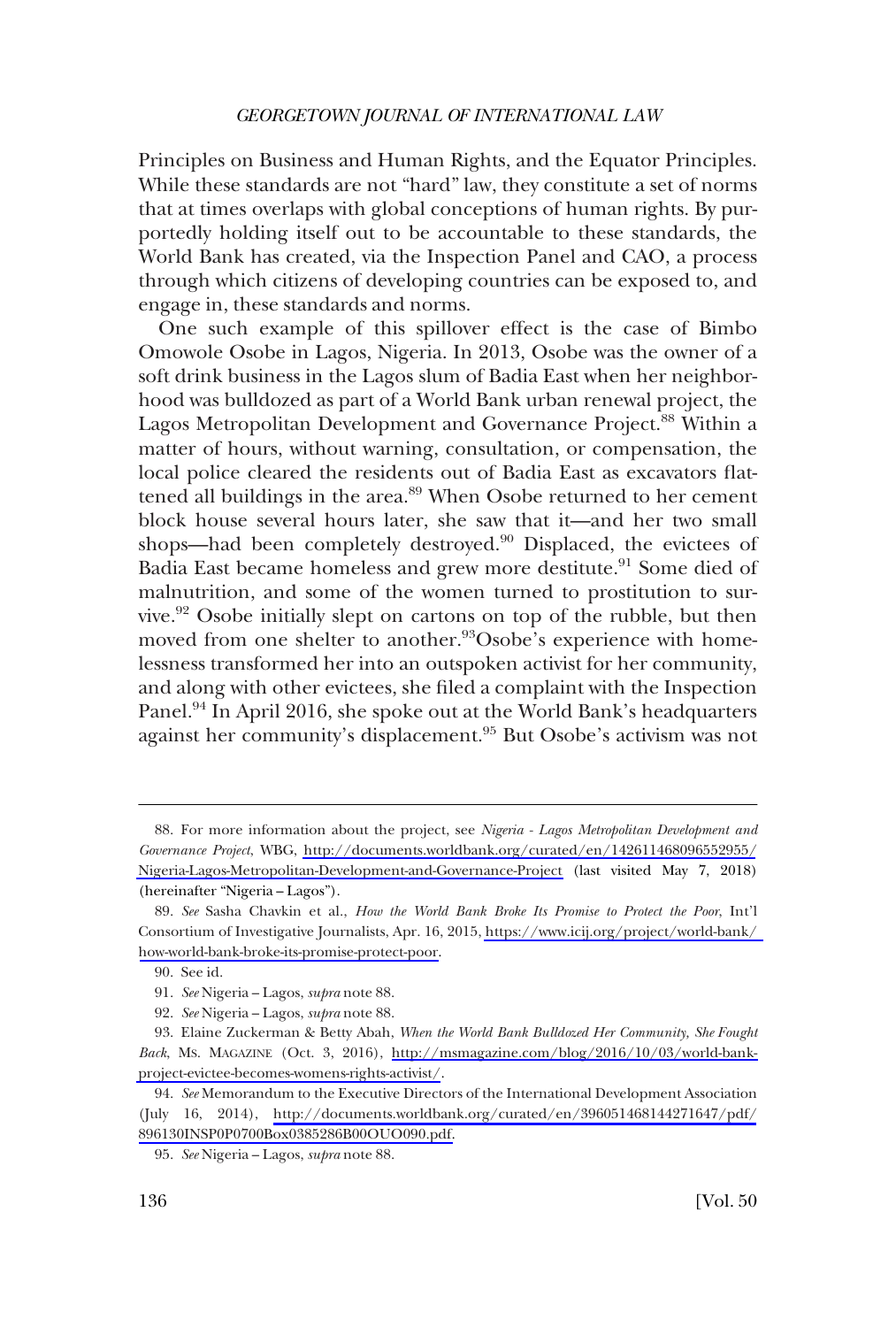limited to the World Bank.<sup>96</sup> Working with the non-profit Justice & Empowerment Initiatives, Osobe became a paralegal and provided assistance to those living in poverty, including guiding rape victims to receive treatment at the Mirabel Centre in Lagos.<sup>97</sup> As Osobe told the World Bank, women and girls who live on the streets, including the female evictees from Badia East, were extremely vulnerable and more susceptible to rape.<sup>98</sup> Thus, Osobe's work helping poor Nigerian women arose derivatively from her activism in protesting the Lagos Metropolitan Development and Governance Project in her community.99 As Osobe stated, "I sensitize communities about their human rights . . . . If nobody talks, the government will continue to trample on our heads, like they have done to so many marginalized communities across Lagos, Rivers State, the Federal Capital Territory, Kaduna and others."100 Osobe's activism is a compelling example of how participation in an Inspection Panel complaint can lead to other forms of rights assertion.

99. In July 2014, the Inspection Panel decided to not register the complaint and instead submitted the case to a pilot program whereby plaintiffs, affected community members, and bank management attempted to arrive at a solution before initiating a formal investigation. The pilot program was ostensibly created for circumstances where early solutions were possible. The Inspection Panel's decision to not formally investigate the allegations stemmed from a May 2014 trip to Lagos, where the Inspection Panel met with plaintiffs and affected individuals. According to the Inspection Panel's 2015 annual report, they found that a majority of the 9,000 people displaced by the Lagos Metropolitan Development and Governance Project received compensation through Nigeria's Resettlement Action Plan. The report also indicated that a majority of eight community representatives agreed with the Resettlement Action Plan. An NGO supporting the complaint, the Social and Economic Rights Action Center (SERAC), also notified the Inspection Panel that the Badia East community was satisfied with the Resettlement Action Plan, as well as the pilot program. *See* Nigeria – Lagos, *supra* note 88.

Other civil society organizations, however, have been critical of the pilot program. In August 2014, twenty-one organizations submitted a letter to the Inspection Panel that called for an immediate suspension of the pilot program, claiming that the compensation to the displaced community members was insufficient and that the program denied individuals full access to the Inspection Panel. The letter also stated that the program was created without approval of the board. See the full letter at: [https://www.accountabilitycounsel.org/wp-content/uploads/2017/](https://www.accountabilitycounsel.org/wp-content/uploads/2017/08/8.27.14-Letter-to-President-and-Panel-re-Pilot.pdf) [08/8.27.14-Letter-to-President-and-Panel-re-Pilot.pdf](https://www.accountabilitycounsel.org/wp-content/uploads/2017/08/8.27.14-Letter-to-President-and-Panel-re-Pilot.pdf) (last visited March 3, 2019).

Because the pilot program was not initiated until 2014, very few pilot cases were completed by March 2017, leading the pilot to have little effect on the data we present.

100. Zuckerman and Abah, *supra* note 93.

<sup>96.</sup> Zuckerman and Abah, *supra* note 93.

<sup>97.</sup> Zuckerman and Abah, *supra* note 93.

Annabel Perreras, *In Badia East, Lagos, A Story of Devastating "Development,"* MEDIUM (June 7, 98. 2016), [https://medium.com/@accountability/in-badia-east-lagos-a-story-of-devastating-development-](https://medium.com/@accountability/in-badia-east-lagos-a-story-of-devastating-development-127f5fb36186)[127f5fb36186.](https://medium.com/@accountability/in-badia-east-lagos-a-story-of-devastating-development-127f5fb36186)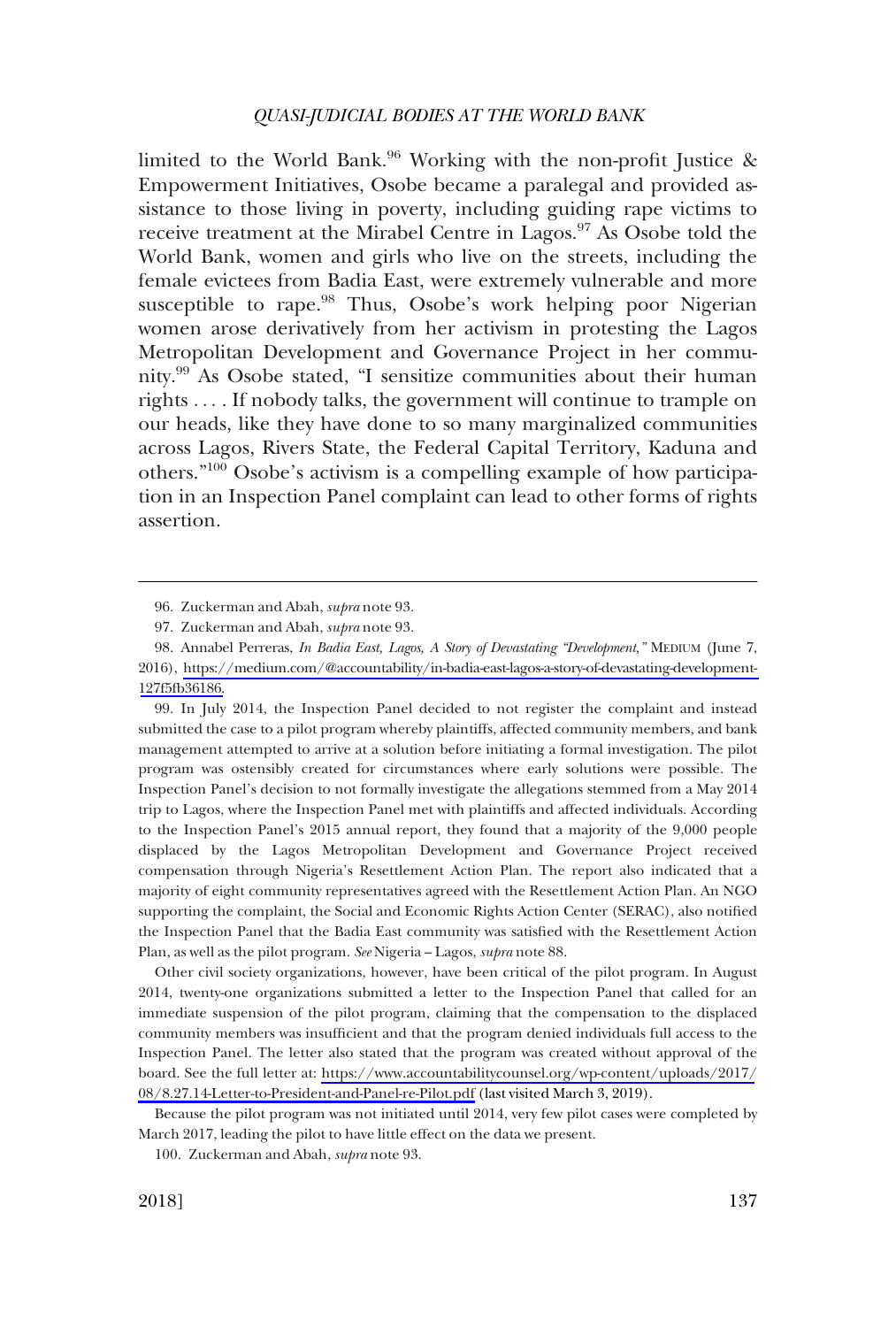### B. *Impact on Defendants*

<span id="page-25-0"></span>Perhaps the greatest impact that accountability mechanisms have on defendants is an increase in corporate accountability. While governments may be held accountable for human rights violations through the regional human rights courts discussed above, corporations, particularly multinational enterprises, can frequently evade liability for human rights violations or environmental harm, because their tendency to operate across multiple borders renders them jurisdictionally slippery. A company may be incorporated in one country, maintain its primary place of business in another, and carry out a World Bank project in yet a different country. If a domestic suit is filed against a corporation, the country in which the complaint is filed may not have a longarm jurisdictional statute available to individual plaintiffs. And because international human rights conventions are agreements between states, private actors cannot be held accountable under those treaties.

In the U.S. context, non-U.S. nationals in the last thirty years have sought recourse against corporations for human rights violations occurring overseas through the Alien Tort Statute (ATS).<sup>101</sup> The Supreme Court's 2013 ruling in *Kiobel v. Royal Dutch Petroleum Co*., however, significantly limited the reach of the ATS by finding that the presumption against the extraterritorial application of U.S. law applied to ATS cases, and in order to displace this presumption, the matter must "touch and concern" the United States with "sufficient force."102 The question the Court sidestepped in *Kiobel* was whether corporations could be held liable under the ATS. This question was taken up by the Supreme Court in *Jesner v. Arab Bank*. 103 In April 2018, the Court issued its decision on *Jesner*, ruling that foreign corporations may not be sued under the ATS, and thus further limiting the number of tools available to hold corporations accountable for human rights abuses.<sup>104</sup>

Through the CAO, however, the private sector sponsor may be forced to halt its operations if the project does not comply with World Bank standards. Although a CAO investigation focuses on the actions of the IFC and MIGA, the company that implements the operation will no doubt have to make adjustments to ensure that the project falls in compliance and proceeds according to plan. Ultimately, however, this increase in corporate accountability is still limited by the fact that the

<sup>101.</sup> *See, e.g*., Kiobel v. Royal Dutch Petroleum Co., 569 U.S. 108 (2013); Jesner v. Arab Bank, 138 S. Ct. 1386 (2018).

<sup>102.</sup> Kiobel, 569 U.S. at 124-25.

<sup>103.</sup> *Jesner*, 138 S. Ct. at 1394.

<sup>104.</sup> See *id*.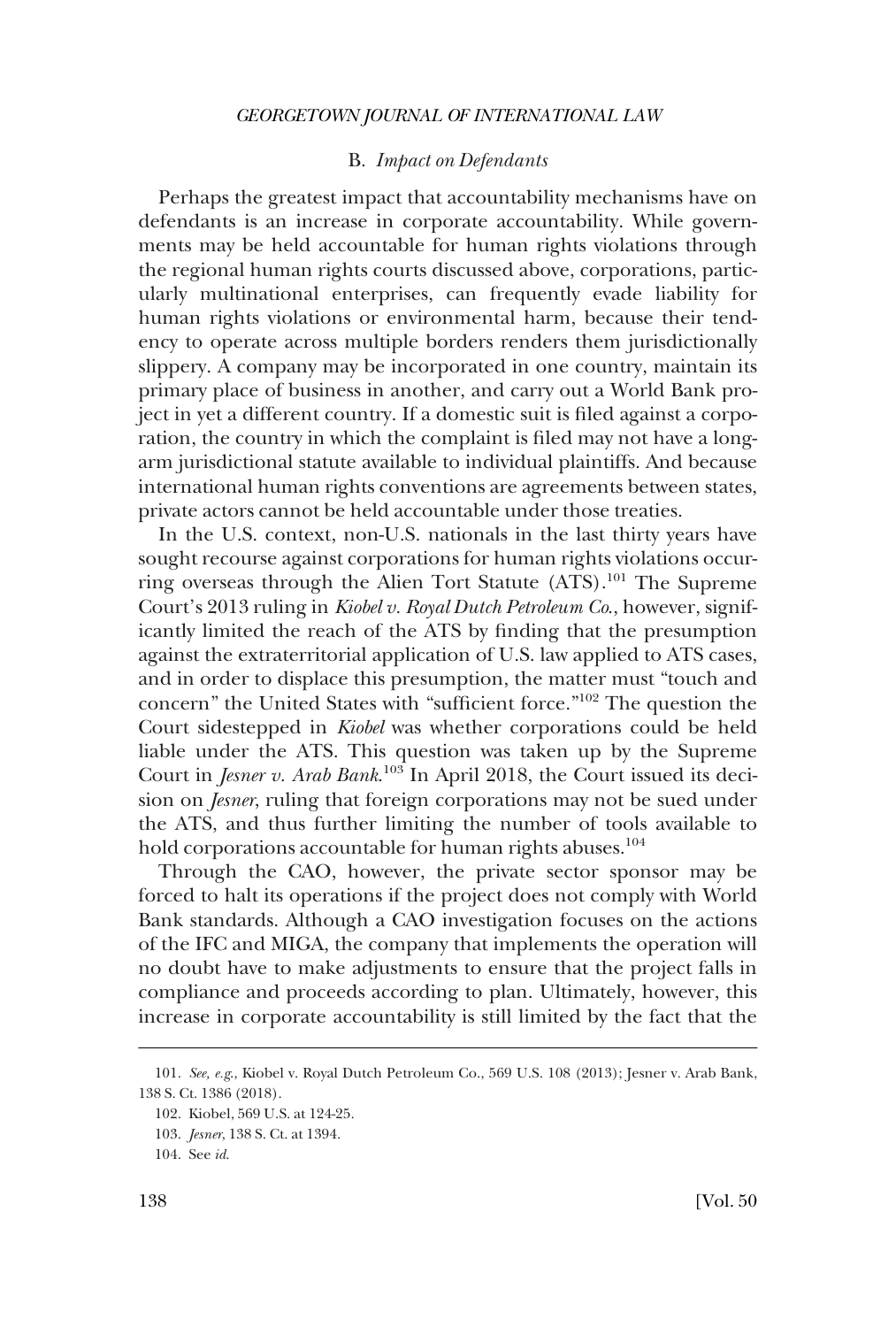CAO's jurisdiction extends only to projects financed by the World Bank. In other contexts where corporations commit human rights violations, corporate accountability continues to be constrained by the enforcement gap.

Nevertheless, there still remains the potential for spillover effects on defendants. In the same way that accountability mechanisms can expand plaintiffs' human rights advocacy beyond World Bank projects, defendants may become more open to other human rights regulation since they have already created the administrative capacity to respond to IFI accountability. For both governments and corporations, this could mean the creation of entire agencies or departments tasked with monitoring and ensuring compliance.

For example, the U.S. Department of Labor's Bureau of International Labor Affairs (ILAB) has encouraged private companies to implement their own social compliance systems as a way to eradicate child and forced labor and address human rights concerns in their supply chains.105 Stating that corporate social compliance programs can help "fill critical gaps where governments have not yet developed full capacity," ILAB notes several reasons why corporations should develop a social compliance system.<sup>106</sup> Among these reasons is loan conditionality from IFIs such as the World Bank.107 ILAB asserts that meeting and adhering to the IFIs' social and environmental standards can be accomplished through a strong social compliance system.108 Inversely, if a company has already developed an organizational structure for complying with IFI standards, this structure can be readily expanded to meet the growing and evolving laws, regulations, and norms for corporate compliance with human rights standards. In other words, this expansion can be a spillover effect of complying with IFI standards.

But the impact on defendants is not only a matter of developing institutional capacity for compliance. Defendants stand to gain from acquiring fluency in the language and practice of human rights accountability. For private firms in particular, being a responsible corporation means that

[T]he firm can have access to financial resources provided by the private sector arms of the [IFI], which in turn may lead to

<sup>105.</sup> Zuckerman and Abah, *supra* note 93.

<sup>106.</sup> Why Develop a Social Compliance System?, Bureau of Int'l Labor Aff., U.S. Dep't of Labor, <https://www.dol.gov/ilab/complychain/> (last visited May 7, 2018).

<sup>107.</sup> Zuckerman and Abah, *supra* note 93.

<sup>108.</sup> *See* Bureau of Int'l Labor Aff, *supra* note 106.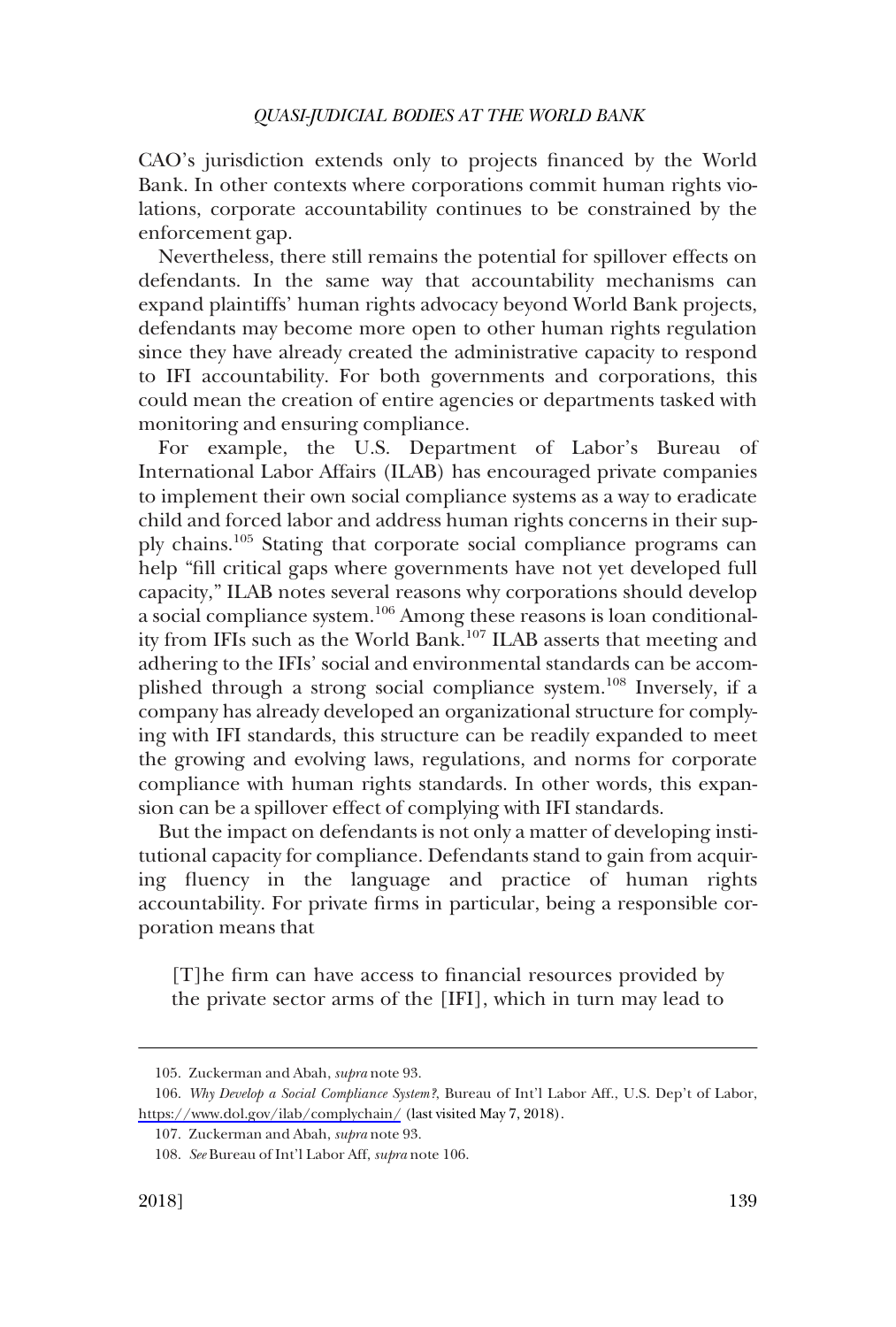access to financial resources provided by other financial institutions or markets that may otherwise not be willing to finance their projects. The due diligence and oversight of [IFI] can provide the reassurance that can make this happen. This participation . . . has the *potential for improved credibility/reputation*, which may enhance the value of the firm and lead to better access to markets.<sup>109</sup>

Because IFI projects require compliance with particular social and environmental standards, a firm's responsibility can translate into business opportunities, and continued adherence can promote a firm's reputation, which in turn creates a snowballing of more business opportunities. The possibility of new markets and increased revenues may be the best incentives for complying with social and environmental standards, because they track the profit-driven logic of private firms.

Indeed, many have argued that IFIs play a unique role in mediating the relationship between corporations and what has come to be known as corporate social responsibility (CSR).110 While varying definitions of CSR abound, the working definition employed here is:

[T]he practices of the corporation that, as part of their corporate strategy, complementary and in support of the main business activities, explicitly seek to avoid damage and promote the well-being of stakeholders (clients, suppliers, employees, financial resource providers, community, government and the environment) by complying with current rules and regulations and voluntarily going beyond those requirements.<sup>111</sup>

By such a definition, compliance with World Bank standards would be part of the CSR rubric.

Scholars have argued, however, that CSR has been frequently characterized as philanthropy, which is heavily normative and embedded in moral discourse.112 This framing prevents CSR from becoming a strategic corporate activity, because it does not mainstream more instrumental corporate endeavors, such as increasing profit or corporate

<sup>109.</sup> Antonio Vives, The Role of Multilateral Development Institutions in Fostering Corporate Social Responsibility, 47 DEVELOPMENT 45, 49 (2004) (emphasis in original).

<sup>110.</sup> *See, e.g*., Kenneth Amaeshi, *International Financial Institutions and Discursive Institutional Change: Implications for Corporate Social Responsibility in Developing Economies*, 11(1) J. OF CHANGE MANAGEMENT 111, 111-28 (2011).

<sup>111.</sup> Vives, *supra* note 109, at 45.

<sup>112.</sup> *See, e.g*., Amaeshi, *supra* note 110; Vives, *supra* note 109.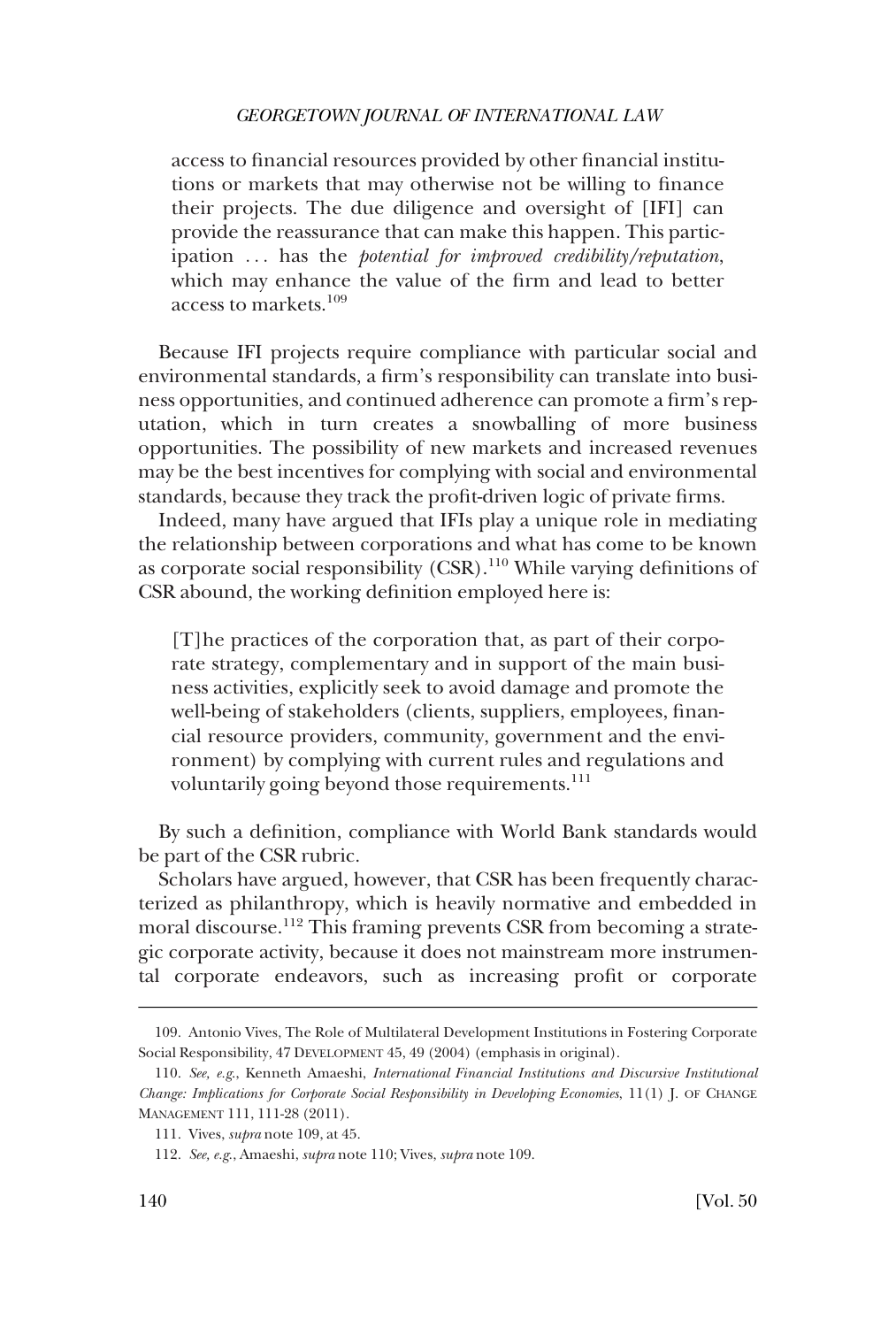<span id="page-28-0"></span>reputation.113 In place of CSR, scholars have advanced the language of sustainable finance, which "mainly emphasizes the inclusion of environmental, social and governance issues in investment decisions—especially with regards to project financing."<sup>114</sup> In this regard, some contend that the World Bank's IFC has been a "norm champion": as a provider of financial resources and services, the IFC has diffused sustainable finance as both a practice and a principle to private firms by aligning compliance with business goals. <sup>115</sup> Thus, rather than framing social responsibility as a philanthropic endeavor, IFIs are well-positioned as "honest brokers" to present compliance as a strategic corporate maneuver,<sup>116</sup> and accountability mechanisms such as the Inspection Panel and CAO subsequently play a crucial role in the enforcement of this compliance. Whether this is the desired business expression is another matter. Stressing the corporate gains of complying with social, environmental, and human rights compliance can have the effect of commodifying these values. But if the outcome is increased compliance with human rights standards, perhaps this may be a satisfactory trade-off. In sum, accountability mechanisms stand to have the indirect impact of making human rights in particular, and CSR in general, more palatable to corporations.

### V. CONCLUSION

The World Bank's Inspection Panel and CAO represent something of a new frontier in human rights accountability. These bodies are imperfect, but the data we present show that they can provide significant remedy to many of the communities that bring complaints before them. Indeed, the remedies these two bodies have provided are sufficient to show that quasi-judicial accountability mechanisms of this type can be an effective mechanism by which human rights can be enforced and represent an important complement to domestic and international courts.

To date, the Inspection Panel and CAO have adjudicated nearly 250 complaints from more than sixty countries. Complaints have revolved primarily around environmental damage, economic damage, and involuntary resettlement, but these bodies have also heard allegations of extreme physical integrity rights violations, including rape, torture, and imprisonment. More than a third of cases result in orders to alter or

<sup>113.</sup> Amaeshi, *supra* note 110; Vives, *supra* note 109.

<sup>114.</sup> Amaeshi, *supra* note 110, at 113.

<sup>115.</sup> *Id*. at 119.

<sup>116.</sup> Vives, *supra* note 109, at 46.